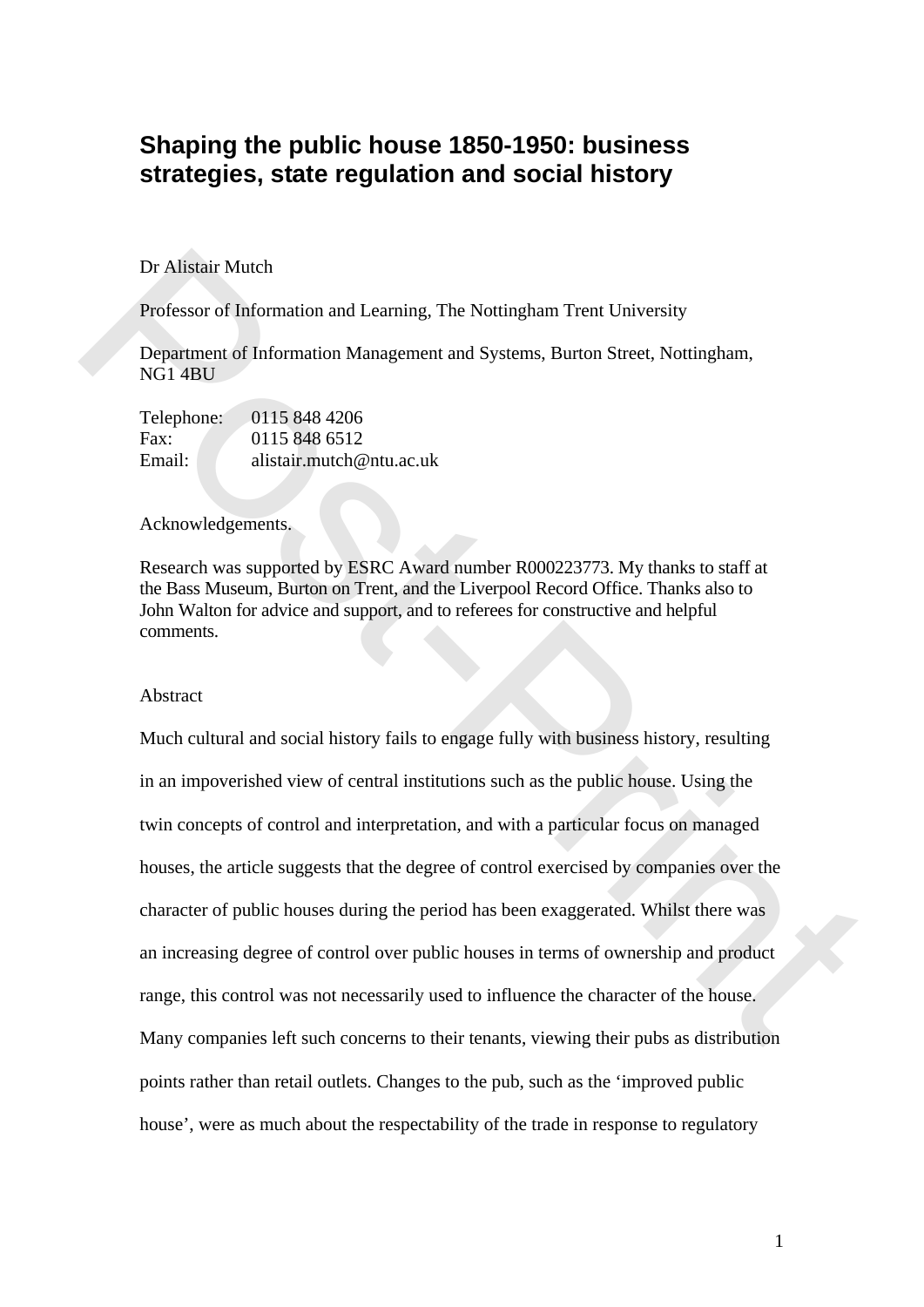pressures as about meeting customer needs. An appreciation of contrasting business strategies can give a richer picture of the public house and its place in popular culture.

'many landlords […] think of the pub as a place of friends as much as a place of profits.'<sup>1</sup>

## *Introduction*

The public house was a key site in the production and reproduction of popular culture during the hundred years from 1850. In the same period increasing numbers of pubs were bought by brewing companies and run by them as 'tied' houses. However, there is relatively little discussion in social history of the connections between the two statements. Companies tend to lurk in the background as shadowy, often slightly malign figures, their actions the province of business historians. The assumption often seems to be that their ownership of pubs had deleterious consequences for the communities formed in them. However, relatively little attention is paid to specifying these effects, especially as embodied in the person running the house. There is a tendency, for example, to use terms like 'beer house' and 'public house' interchangeably, despite the differences that there might be in both physical appearance and operating practice.  ${}^{2}$ The account presented here bridges this gap by presenting some material about the different ways in which the pub was run. The account commences in 1850 as this was the date around which direct house management (often seen as an indicator of 'commercialised leisure') commenced in Liverpool; it ends in 1950 as that date marks the diffusion of a more interventionist attitude towards the shaping of the public house amongst a wider section of brewing many landonos [....] think of the pub as a piace of friends as much as a piace of<br>profits."<br> **Infroduction**<br> **[P](#page-29-0)osition**<br> **Position**<br> **Position**<br> **Position**<br> **Position**<br> **Position**<br> **Position**<br> **Position**<br> **Position**<br> **Posi**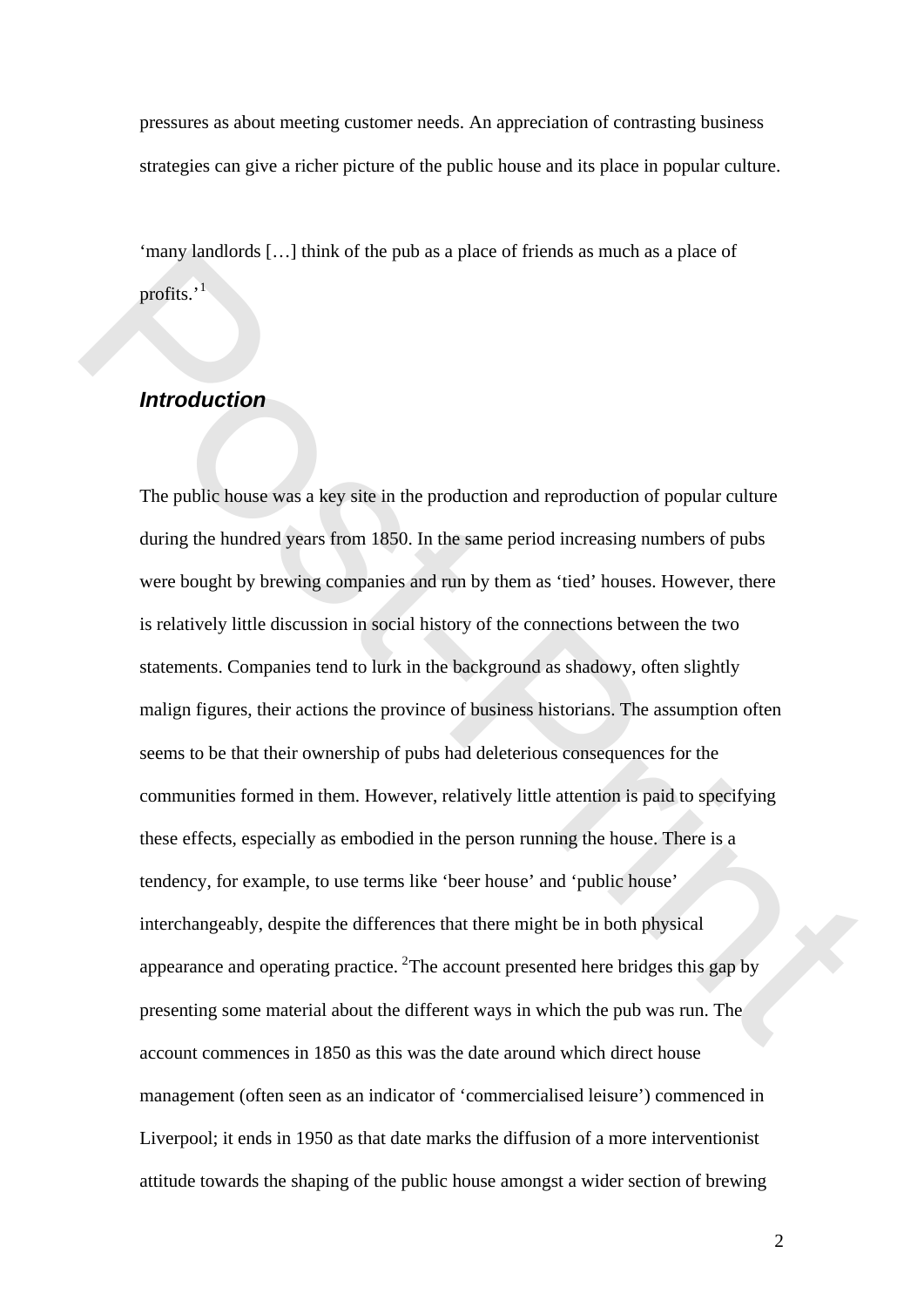companies, as evidenced by the trade press and company histories.<sup>[3](#page-29-1)</sup> The discussion draws upon an analytical distinction between 'control' and 'interpretation' in the running of pubs during the period. 'Control' is taken to be a concern with the economic aspects of the public house, 'interpretation' to do with more symbolic and cultural aspects. Of course, in practice the two are inter-twined, but the argument pursued in the article is that it helps to regard them as analytically distinct. This is because such treatments of the public house as exist tend to operate with an undifferentiated concept of 'commercialised leisure' and to exaggerate the degree to which large companies shaped what happened in the pub.

The contention is that we can understand 'commercialised leisure' and the impact that it had on the public house better if we distinguish between control and interpretation. In many of the 'leisure retail' companies of the early twenty-first century much management attention is paid to shaping the way the pub appears, as laid down in brand standards and theme manuals. In other words, the companies are as much concerned with the interpretation of the pub as with controlling the business done within it. Looked at in this light, the concern of companies owning pubs during our period was much more one of control, and control moreover that was largely a response to regulatory pressure, influenced by the broader temperance movement. The focus was largely on matters such as tenancy agreements and pricing and even when companies engaged in direct management, their concerns were over workforce discipline, rather than with control over customers. An examination of practices employed by a number of companies suggests that knowledge about customers was limited and such intervention in shaping practices within the pub as did occur tended to take a physical form. We can see this most clearly in the tensions involved in the 'improved public house' movement. The conclusion is that a rather more nuanced economic aspects of the public bouse, 'interpretation' to do with more symbolic and<br>cultural aspects. Of course, in practice the two are inter-twined, but the argument<br>pursued in the article is that it helps to regard them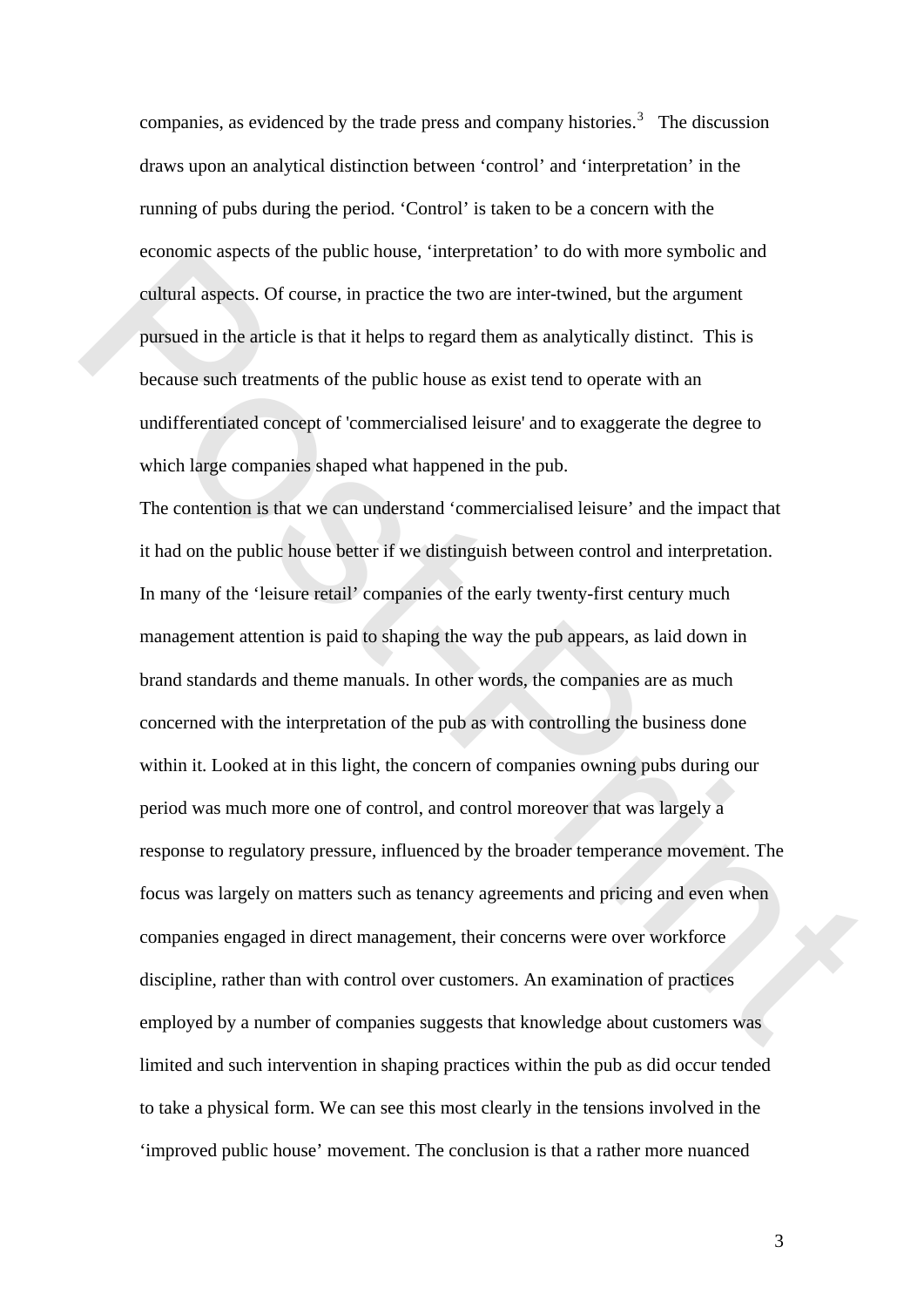appreciation of different strategies amongst pub owning companies, and the extent to which they impacted on what happened in the pub is necessary if we are to generate a more satisfactory account of the nature of public houses in the period. Whilst the improved public house movement represents a partial attempt to influence what customers did, it was a mediation of several concerns and its impact might be exaggerated. Real change does not come about until after 1950. New forms of leisure outlet provided real competition for the public house. They were perceived by brewers to be more attractive to potential customers that they had historically paid little attention to, such as women, and to offer a range of products, such as food, which they had largely failed to address. The response of the brewers was to pay much more attention to both the form of the pub and the way that business was transacted in it, in a manner that was generally in sharp contrast with dominant forms of practice in the previous years. improved public house inoverient represents a partial attempt to influence what<br>customers did, it was a mediation of several concerns and its impact might be<br>exaggerated. Real change does not come about until after 1950. N

## *Definitions and evidence*

It is worth examining how the issue of running pubs has been treated thus far, as it indicates key issues of definition and evidence. On the first count, there is a persistent failure to be clear about the distinction between the running of pubs by nominally independent tenants and their control by salaried mangers. This elision was frequently made by Victorian critics of the pub, much to the exasperation of trade commentators. For historians, the problem is that these critics of the industry were a particularly vociferous group of publicists, whose concerns dominate sources such as the numerous Royal Commissions and Select Committees. This means that particular care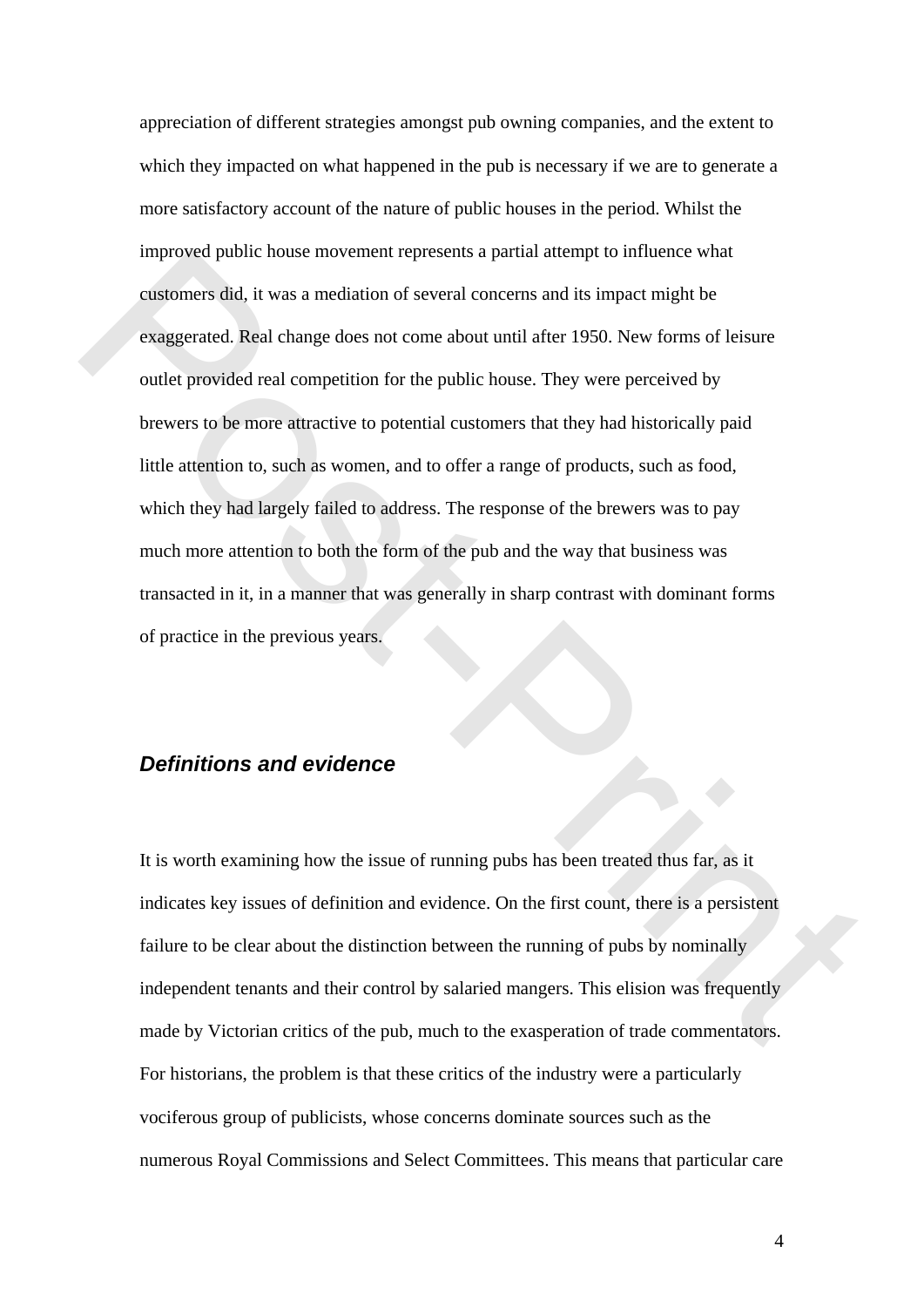is needed in interpreting their evidence; not only is it vague on definitions, but it is also prone to exaggeration. There is much of value in their words, but only if taken in conjunction with other sources.

The discussion below might be thought on reflect on sins of omission and commission. The former is far more common in the literature, with the tensions being recognised but not explored. Often the world of business organisations forms a shadowy backdrop to more detailed explorations of popular activities, but its role is not explored any further.<sup>4</sup> In some cases, this is because the pub is rather taken for granted, and the focus is on alternative forms of leisure.<sup>5</sup> Others recognise the potential issues but leave them to one side having noted them. Thus Jones points to what he sees as a key tension - 'Thus the public-house - part of a significant Capitalist industry - was the hub of working-class social life, catering for all kinds of activities.' – but his discussion avoids exploring the tension by focussing on the 'community pub.' <sup>6</sup> Similarly, Walton's more recent account notes 'the rapid spread of the tied house system and the decline of the home-brew pub in the late nineteenth century altered the balance between independent businesses, tenants and managers,' but does not explore this balance further.<sup>7</sup> The discussion below might be thought on reflect on sins of omission and<br>commission. The former is far more common in the literature, with the tensions being<br>recognised but not explored. Often the world of business organis

These treatments point to some potential issues of interest to be explored below, but other accounts have the potential to give us completely the wrong impression of the relationships involved. Thus the suggestion by Collins and Vamplew that changes happening in 1890s 'represented the acceleration of its transformation into a modern retail industry, in which the importance of marketing, product brands and retail outlets were paramount' telescopes processes which, it will be shown, only really occur after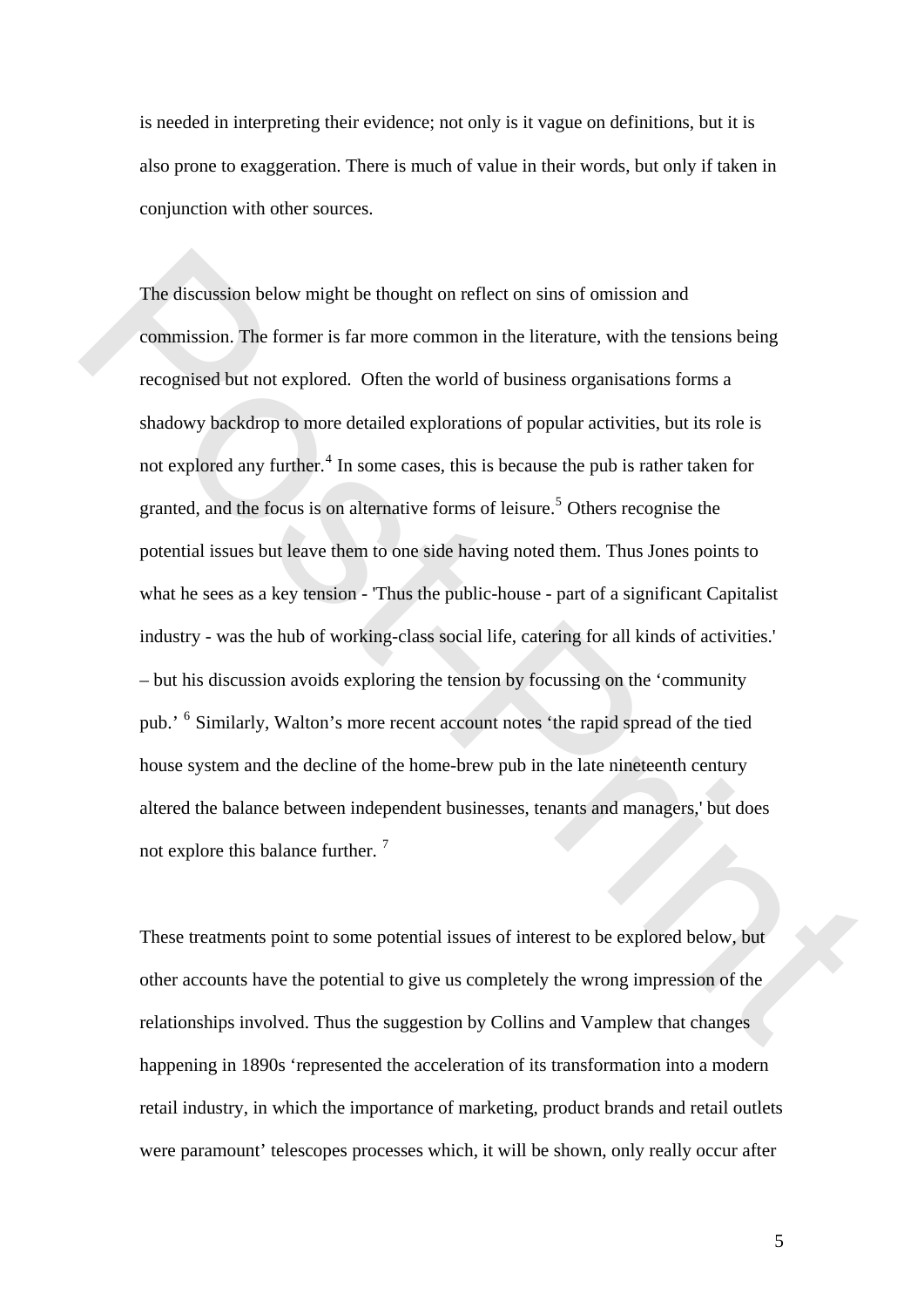1950. <sup>[8](#page-29-1)</sup> However, this impression could be excused to the extent that it seems to be supported by some historians with a more detailed focus on the industry. Gutzke, for example, suggests that by the 1890s brewers were 'increasingly impersonal and inflexible, even ruthless in maximising profits.<sup>[9](#page-29-1)</sup> However, this seems to be taking licensed victualler propaganda rather at face value. No doubt there were some companies who acted in this way, and many certainly tightened up tenancy agreements under the pressure of legislation, as we will see below, but this argument is too sweeping for the industry as a whole. One good example of how the picture becomes cloudy by a failure to distinguish between the strategies operated by different companies can be seen in the following account of events in Crewe provided by Chaloner. It is worth citing and discussing at some length because it shows some of the confusions that can arise from an uncritical approach to evidence.

During the last quarter of the nineteenth century the great brewery companies began to buy up individual public-houses over wide areas. How far this process had gone in the Crewe of 1892 may be gauged from a list of that date:- Owner No of public houses in Crewe Sir A B Walker, Ltd (Liverpool) 8 Greenall & Whitley (Warrington) 8 North Cheshire Brewery Ltd 7 South Cheshire Brewery (E S Woolf) 6 L.N.W.R. Company 3 Charles Welch 2 intexible, even nulness in maximising profits. "However, this seems to be taking<br>licensed victualler propaganda rather at face value. No doubt there were some<br>companies who acted in this way, and many certainly tightened u

> The large breweries had reduced the tenants of their tied houses to the level of mere wage-paid managers, evictable in many cases after a week's notice. This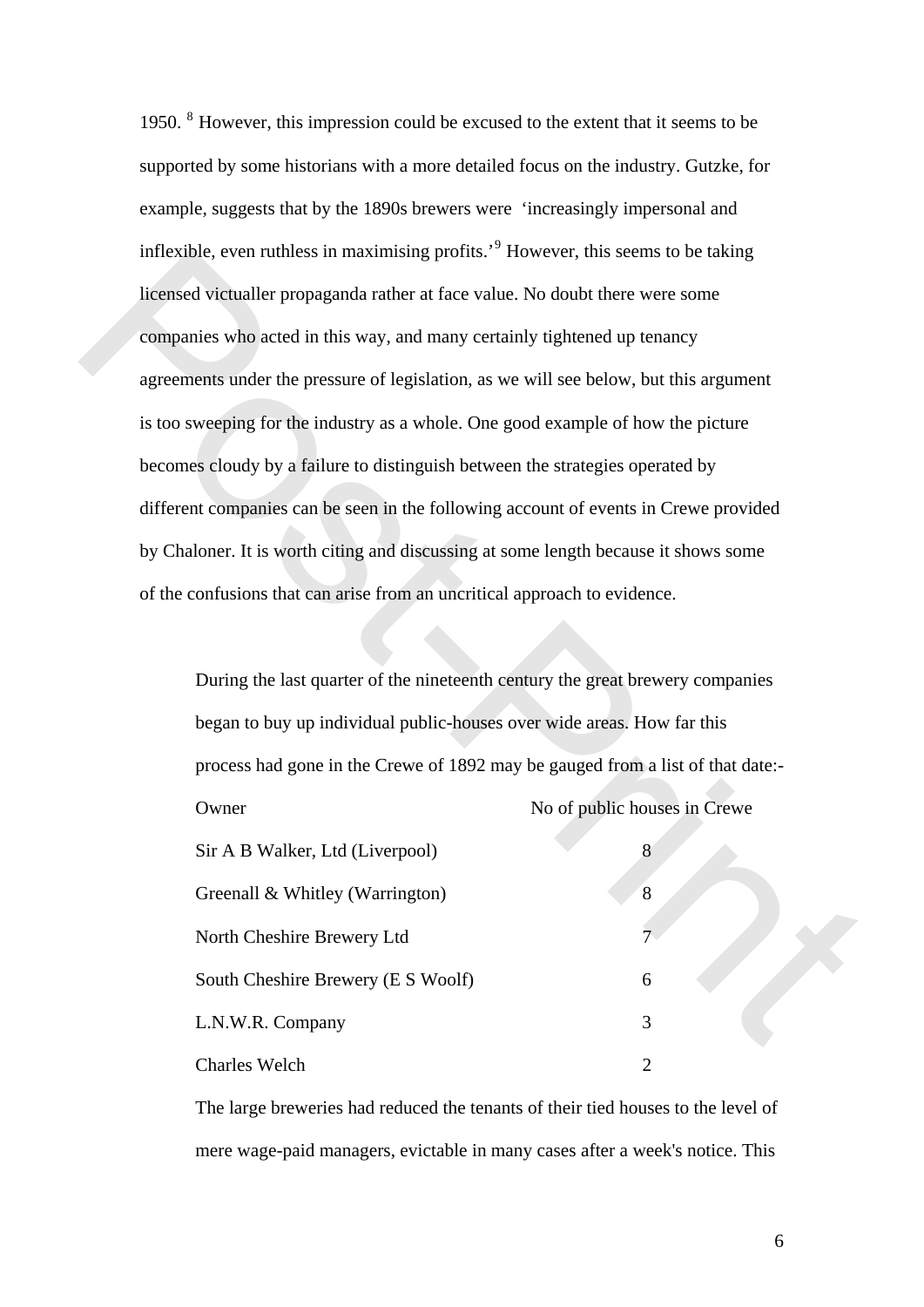system destroyed the sense of responsibility felt by the more liberally treated tenants and the proprietors of "free houses". [10](#page-29-1)

It is worth noting here that only the first two companies named could be envisaged as being 'great brewery companies' and that the two adopted radically different policies with regard to the running of their public houses. Sir A.B. Walker Ltd did indeed run most of their houses as managed houses, as we will see below. However, Greenall, Whitley were firmly committed to the tenancy model, as their evidence to the Peel Commission on the Liquor Licensing Laws clearly indicated.  $^{11}$  For contemporary temperance advocates, however, the distinction was not one worth making. It is clear that Chaloner's account, and his subsequent treatment of the battle between the Crewe Magistrates and the firm of Peter Walker & Son (successors to the business of A. B. Walker), is taken entirely from Liberal and temperance sources The problem is that such a one-sided treatment cannot help us understand why this battle was precisely between these two groups and did not involve other companies on the list.<sup>12</sup> Of course, in many accounts the issue of who runs public houses has either not been treated in detail or has been misrepresented because either it was perceived to be a marginal issue in the particular context or because of the absence of source material. The argument of this article is that discussion of the different ways in which companies sought to run pubs could be helpful in shedding light on this important institution, not least in the influence it may have had on the shaping of popular culture. Some material that indicates how this happened is presented, but this follows a brief discussion of the distinction between control and interpretation in the context of the pub. It is worth noting here that only the first two companies named could be envisaged as<br>being 'great browery companies' and that the two adopted radically different policies<br>with regard to the running of their public bouses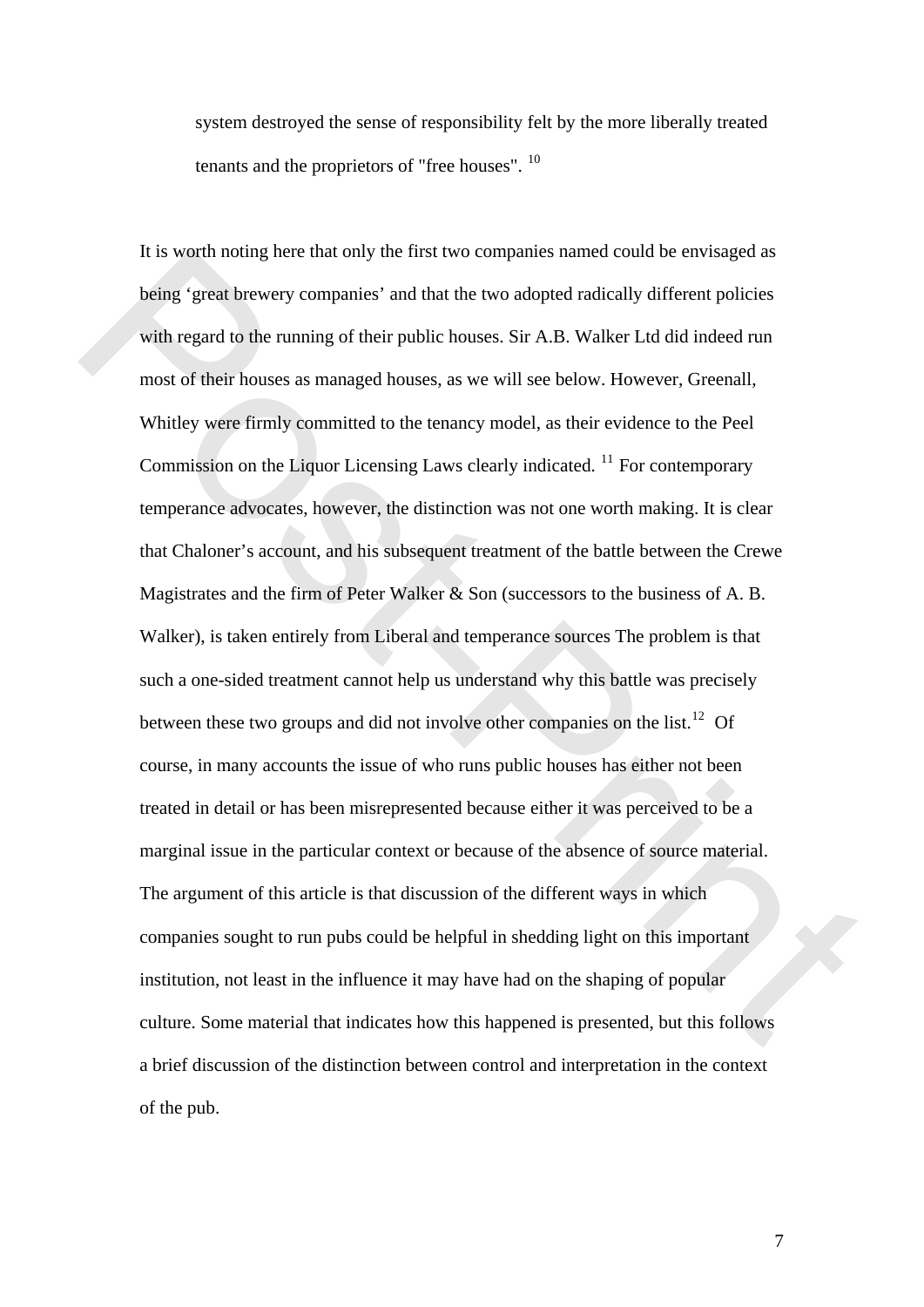### *Interpretation and control in organisations*

Management as control is the dominant motif as much in radical as in managerialist accounts of work organisations. For classical theorists, as exemplified in the work of Frederick Taylor, the challenge was to design structures and roles in which there was strict separation between conception and execution in the name of meeting the goals of the organisation.13 For radical opponents, notably Braverman, this led to a process of deskilling in which human satisfaction from work was subordinated to the drive for profit.14 Whilst scientific management advocated control in the name of a 'rational' division of labour in the context of unitary goals, the radical critics pointed to the ideological dimensions of this control in organisations where the goals were very much contested. However, what both perspectives tended to underplay was the need for interpretation of the environment. There is, whether explicit or implicit, a form of market determinism at work here that still characterises much business history. Forms of control are, by these accounts, simple responses to market needs that will be convergent in nature by reasons of competitive pressure and the demands of capital accumulation. Whilst, of course, there is much of value in such accounts they tend to ignore the need for creative human responses to perceived pressures, such as those constituted by markets. This need for interpretation was central to Marx's famous contrast between the bee and the human, where he pointed to the central capacity of the human to envisage activities before engaging in them. acc[o](#page-30-0)unts of work organisations. For classical theorists, as exemplified in the work of<br>Frederick Taylor. the challenge was to design structures and roles in which there was<br>strict separation between conception and executi

This focus on the creative response of human actors to their environment has been revived in much contemporary organisational theorising. Shifts in the nature of work and the all-pervasive influence of information technology have led a variety of writers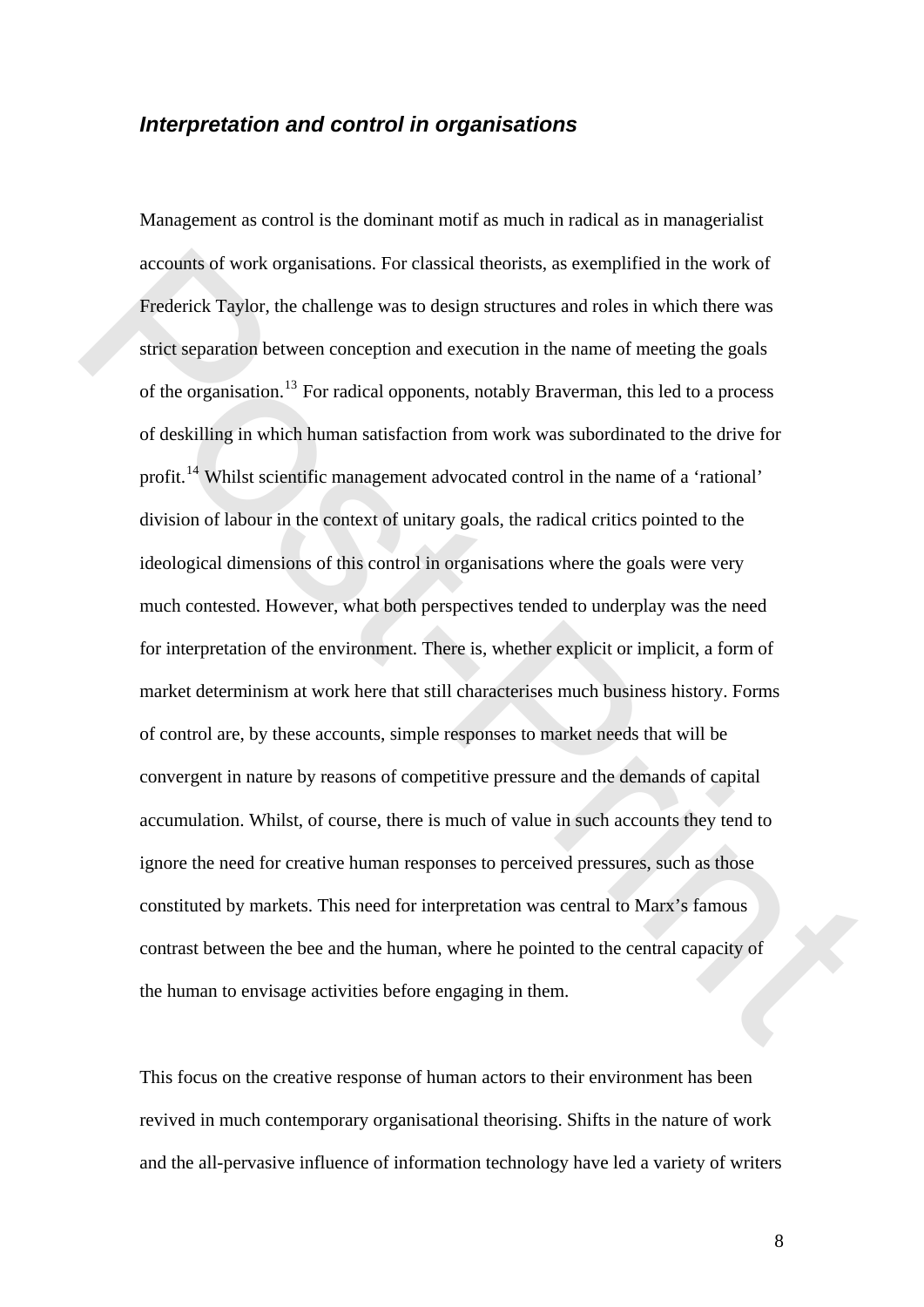to suggest that there is a need to look at the way in which organisations interpret their environment and respond to it. Whether this should be done by conceiving organisations as 'interpretative systems', by suggesting the need to examine the formation of the 'dominant logic' or by focusing on learning, writers from a variety of perspectives unite in seeing this as an important issue.<sup>15</sup> A problem with some of these accounts is that they tend to divorce issues of interpretation from those of control. However, their importance is in reminding us about the potentially contested nature of ways of seeing the world and the inter-relationship between this and control of organisations. We can see the implications of this if we consider the notion of 'locus of interpretation' in the context of the pub.

At one end of a continuum we can place the house owned and run by a publican. Not only is this person free to order her own supplies (hence running a 'free' house) but she is also able to set the nature and tone of the house. Of course, she does not have complete freedom to do this. In practice her degrees of freedom are constrained by both existing and past customers. Past customers in the sense that certain pubs get a reputation as being a pub of a particular type where certain sorts of people meet – a gay pub, an Irish pub, a union pub, a music pub. Such reputations can be hard to shake and may be reinforced by existing customers, who wish to see old customs maintained. In turn, however, the new publican may bring certain personal attributes – especially those of a sporting nature – that brings in new customers and sets this against existing reputations. The interpretation of the nature of the pub is therefore a complex process of on-going negotiation between publican and customers. The opposing end of this continuum is the house that is part of a national chain that is both branded and themed. Often drawing upon exemplars that have emerged from the Formation of the 'dominant logic' or by focusing on learning, writers from a variety of<br>perspectives unite in seeing this as an important issue.<sup>15</sup> A problem with some of<br>these accounts is that they tend to divorce issues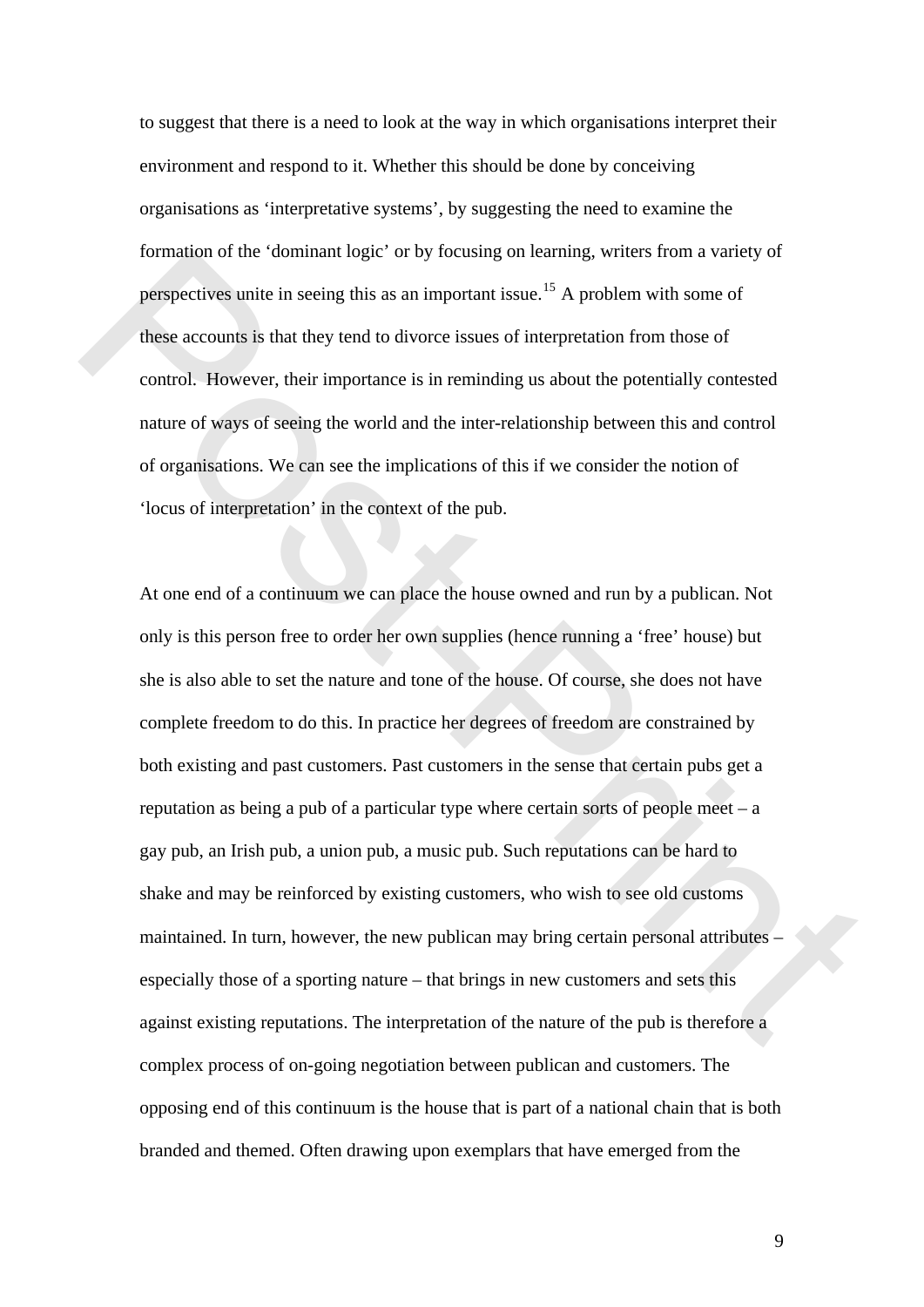process of negotiation described above (one thinks particularly of the 'Irish' pub) these houses have their character established by a central marketing department. The nature of the house is laid down in detailed 'brand standards' which extend to the type of service to be offered, and these standards are policed not only by a managerial hierarchy, but also by mystery visitors and other devices. Customers, too, are enrolled into this work of control, through such devices as suggestions cards and complaint forms, and the premises will be overseen by a salaried manager. In this example, the locus of interpretation lies, notionally, firmly at the centre of a large organisation. The schematic representation of this in figure 1 indicates how this unification of control and interpretation might occur in one person, in the case of the free house, or in one organisation, as in the case of the managed house. Between these two extremes the divergence is represented by the tenanted house, in which control over, for example product range might be firmly in the hands of the owner of the house but interpretation of the character of the house might be exclusively the concern of the tenant. Clearly, control and interpretation are *analytic* constructs. In practice, there is likely to be an intermixture of the two. However, it is worth holding them apart for the purpose of analysis, in order to explore the inter-relationships between them over time. of service to be offered, a[n](#page-30-0)d these standards are poticed not only by a managerial<br>hierarchy, but also by mystery visitors and other devices. Customers, too, are enrolled<br>into this, work of control, drough such devices as

#### Figure 1 about here

Further, in practice, as de Certeau reminds us, customers can find space in the everyday to resist the most all enveloping of centralising tendencies.<sup>16</sup> The result is not, therefore a foregone conclusion, but rather a site of contestation, even if such contestation is played out in the smallest of everyday details. There could also be a tendency to regard this continuum as modelling some sort of historical process, with an inevitable movement towards centralised interpretation. There are certainly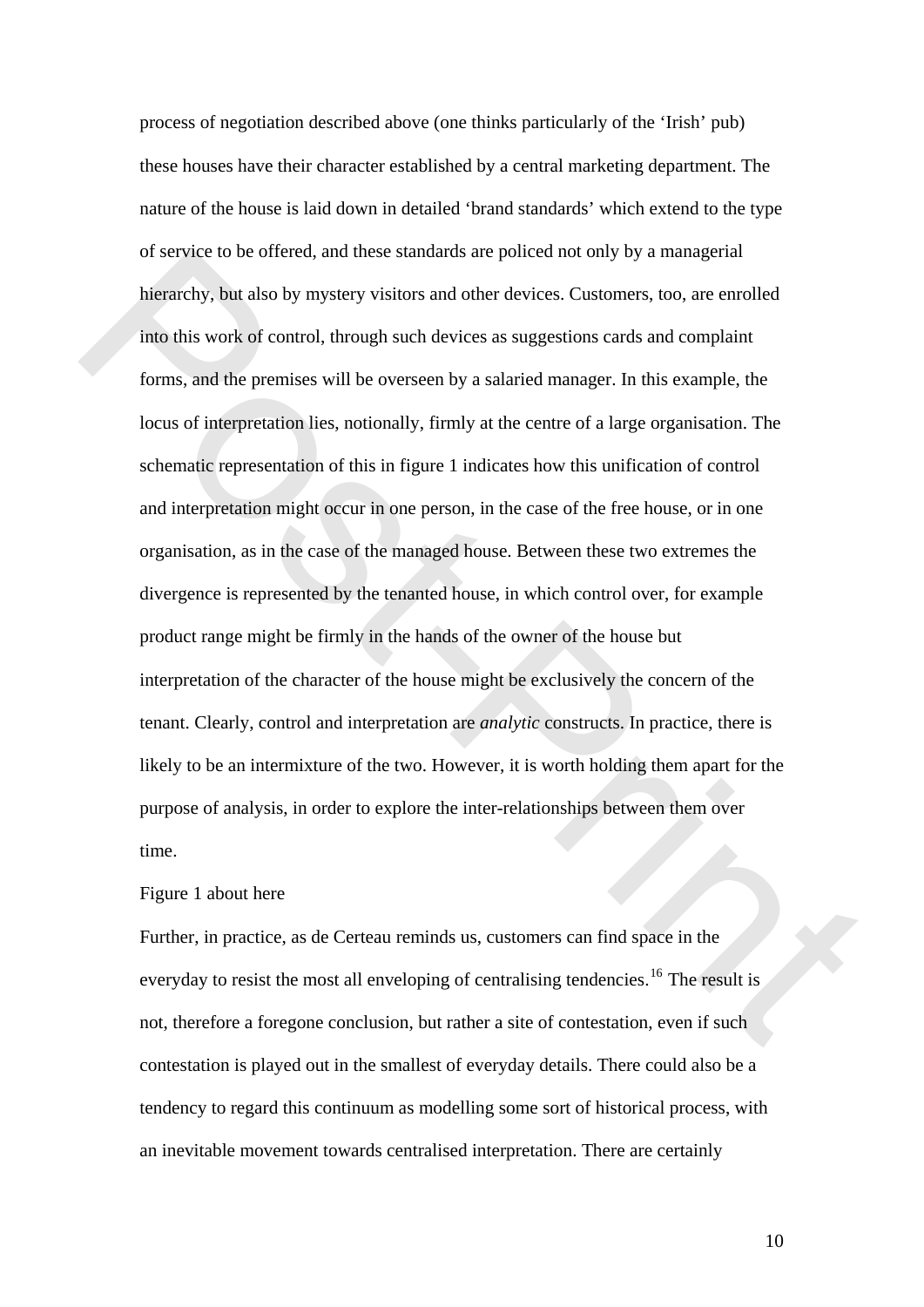tendencies in this direction, but this article argues that, in as far as such tendencies can be identified, they gain momentum from the 1950s. The extent of centralised interpretation, it will be argued, was limited in pubs up to that point. What occurred was a tendency towards centralised control, in which brewers mediated the demands of both the regulatory authorities and the temperance lobby. It is the development of this complex process of mediation that we turn to next.

## *Managing the pub*

It is worth looking at those companies that employed management as a central part of their business strategy as they might be regarded as being the clearest case of the potential interference in the nature of the pub and hence of the sorts of practices engaged in within it. Even if this did not amount to direct interference (by either prohibiting or promoting particular groups of practices or people) then it might be argued that the employment of salaried managers might lead to rapid turnover of staff who were concerned only to follow the orders of their employers at the expense of community building within the house. That is, the process of mutual constitution of the pub by occupier and customers depends on the occupier (whether owner or tenant) having sufficient time and discretion to engage in such a process.<sup>17</sup> Certainly, this was the opinion of those concerned about the employment of 'mere servants' to run pubs, as in this editorial from the *Liverpool Mercury* in 1889: was a tendency towards centratised control, in which newers mediated the demiates<br>of both the regulatory authorities and the temperature (obby. It is the development of<br>this complex process of mediation that we turn to nex

> A single individual may own a dozen, a score, or fifty houses in various parts of the city, each conducted by a servant of no estate, liable to dismissal at a moment's notice, and held responsible for promoting the success of the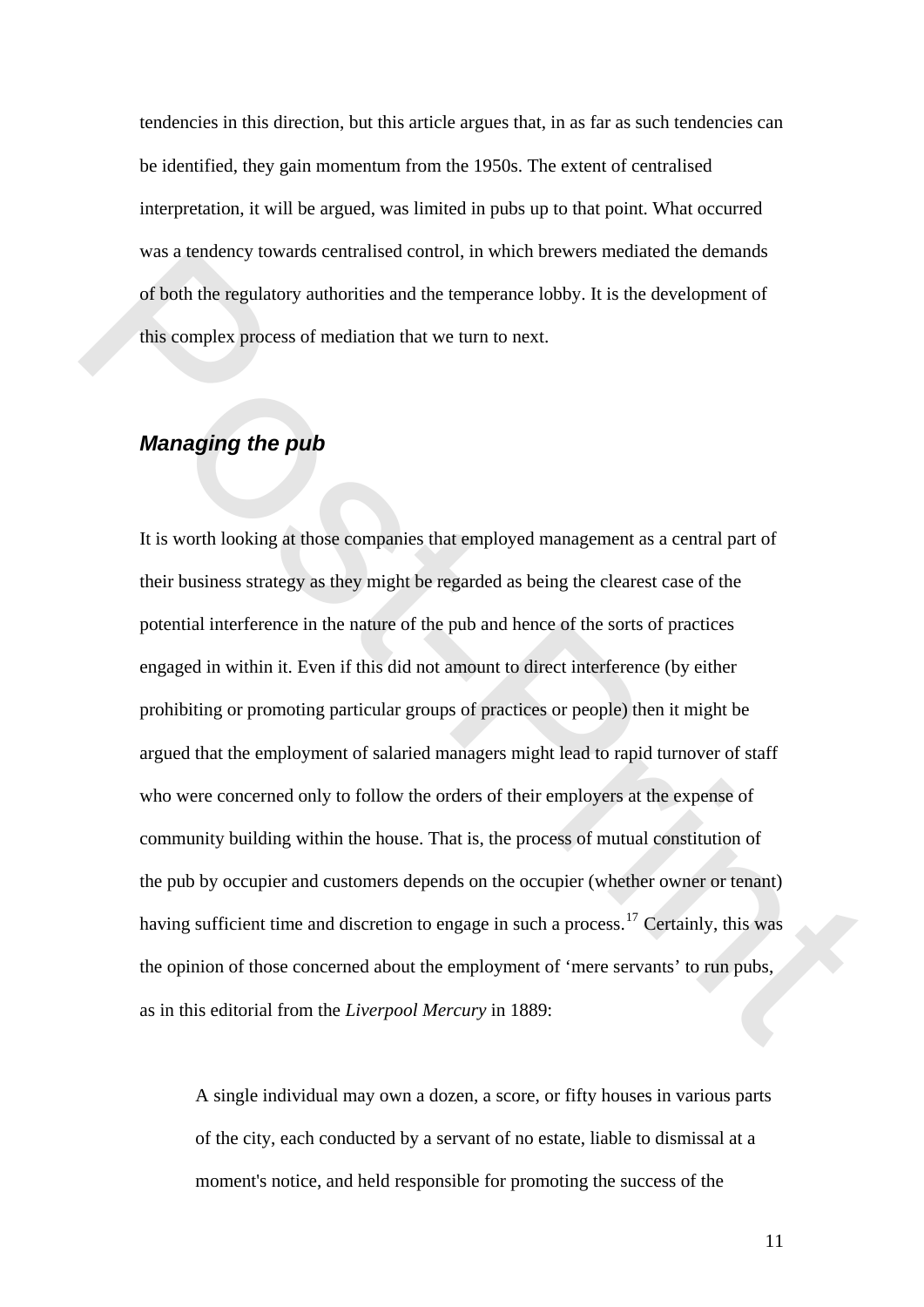concern to which he is for the nonce attached. The master of many may employ or discharge at his personal whim, and not the slightest difficulty is experienced in transferring licences from one to another of the units who come and go as persons who are supposed by a fiction of the law to have entered into a serious contract with the licensing authorities.<sup>18</sup>

Whether, of course, managers were dismissed 'on a whim' is a matter of the historical evidence. Those companies involved in the employment of managers would have suggested that it was not in their interest to do so and the passage above suggests as much about Victorian attitudes towards employment relations as to the actual working in practice of those relations. However, the date of this passage should indicate that the 'managerial system' was practised before the 1890s by a number of companies, in contrast to the impression given by business history. <sup>19</sup> In particular, it points to the importance of Liverpool in the developed of managed house systems. Because of their leading position and the survival of company records, the firm of Peter Walker & Son is one of those to be considered below. The other prime centre of the managed house was Birmingham, and the firm considered here is Mitchells and Butlers. Both companies feature as leading exponents of the system in the evidence to the 1896 Royal Commission and so it is appropriate that we consider their operation of managed houses. and go as persons who are supposed by a fiction of the law to have entered<br>into a serious contract with the licensing authorities.<sup>18</sup><br>Whether, of counse, managers were dismissed 'on a whim' is a matter of the historical<br>e

Of the two, Peter Walker & Son were by far the more aggressive exponents of managed houses. Perhaps reflecting the embattled nature of relations between trade, politicians and magistrates in Liverpool, the company issued a celebratory booklet on the Golden Jubilee of the company in 1896. Four pages were devoted to a defence of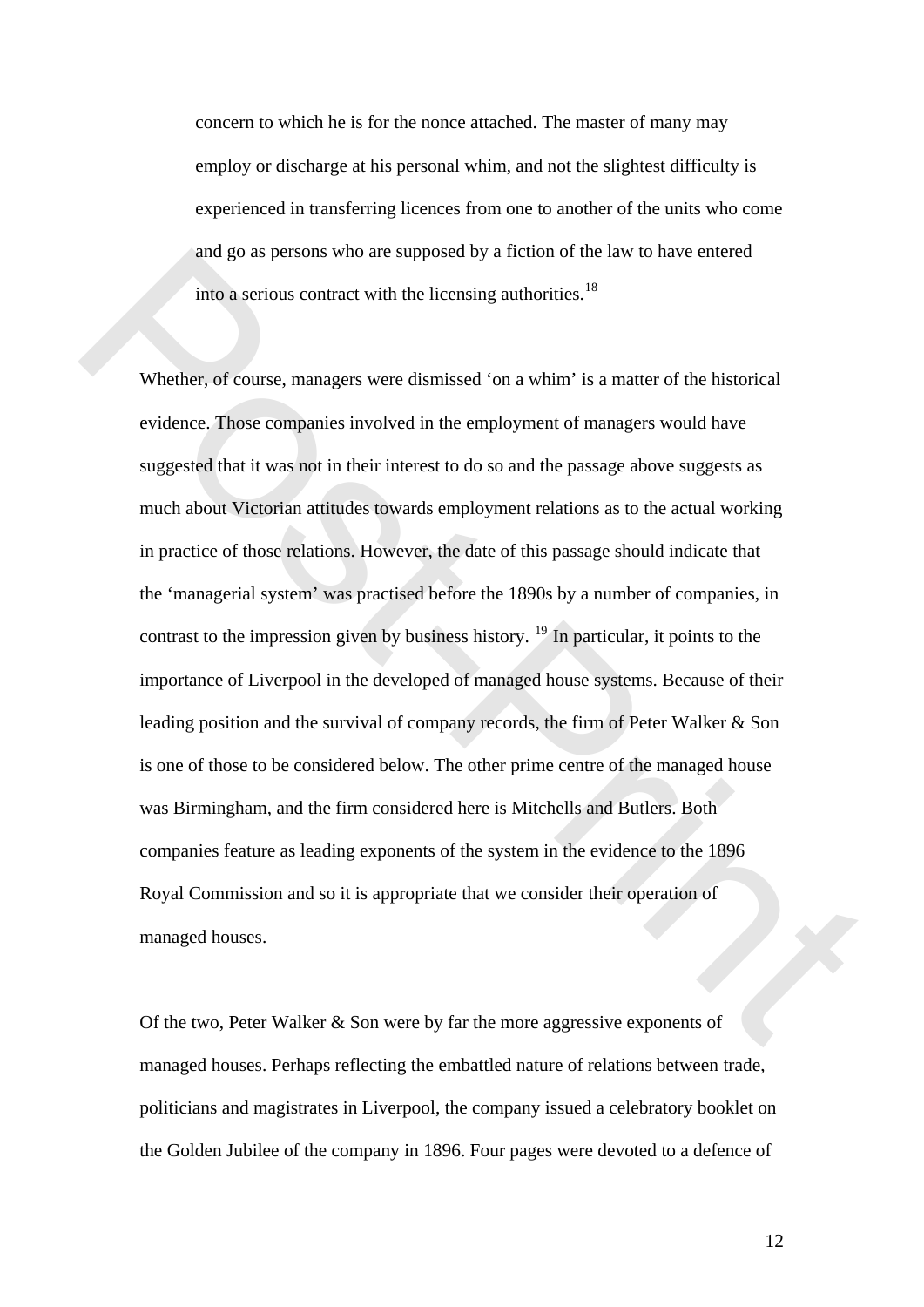their practices, setting them firmly in the context of multiple retailing. 'The Managerial System,' it protested, 'exists in all these businesses, and yet we never hear anyone shrieking about the tyranny of the grocer, the draper, or the druggist because they insist upon their managers discharging their duties with efficiency.<sup>[20](#page-30-0)</sup> Whilst brewing beer in Warrington, the company began as a combined enterprise between Peter Walker and his son Andrew Barclay, acquiring and running public houses in Liverpool from  $1846$ <sup>21</sup> Whilst it is difficult to obtain precise details of the emergence of the practice of managing houses, as opposed to the conventional practice of putting them out to tenancy, house accounts survive from 1858 that suggest both the owning of multiple houses and the practice of putting these houses under management. 22 The surviving records indicate the following pattern (see Table 1) of ownership in Liverpool: $^{23}$ 

#### Table 1 here

The years between 1830 and 1870 were ones of considerable turbulence in Liverpool licensing practices. Beerhouse licences, created by the Act of 1830, were enthusiastically taken up in Liverpool, causing not a little distress amongst the existing licence holders.  $24$  The multiplication of outlets, they argued, had caused such a drop in trade at individual houses that 'Men who were in affluence in Liverpool a few years ago were now in poverty and distress'25 The magistrates were then put under pressure to convert beerhouse into full licences, pressure which they resisted until 1862, when a brief policy of 'free licensing' was embarked upon. This was reversed in 1866, but the result was that full licence numbers had increased by 370 to 1,937. $^{26}$  $^{26}$  $^{26}$  Again, the established licensed victuallers alleged that this contributed to widespread devaluations of their property.<sup>[27](#page-31-0)</sup> The result of these changes was that licensed house property was cheap for those with sufficient capital to purchase, as was they insist up[o](#page-31-0)n their managers discharging their cuttes with efficency.<sup>2</sup> Whilst<br>brewing beer in Warrington, the company began as a combined enterprise between<br>Peter Walker and his son Andrew Barclay, acquiring and runni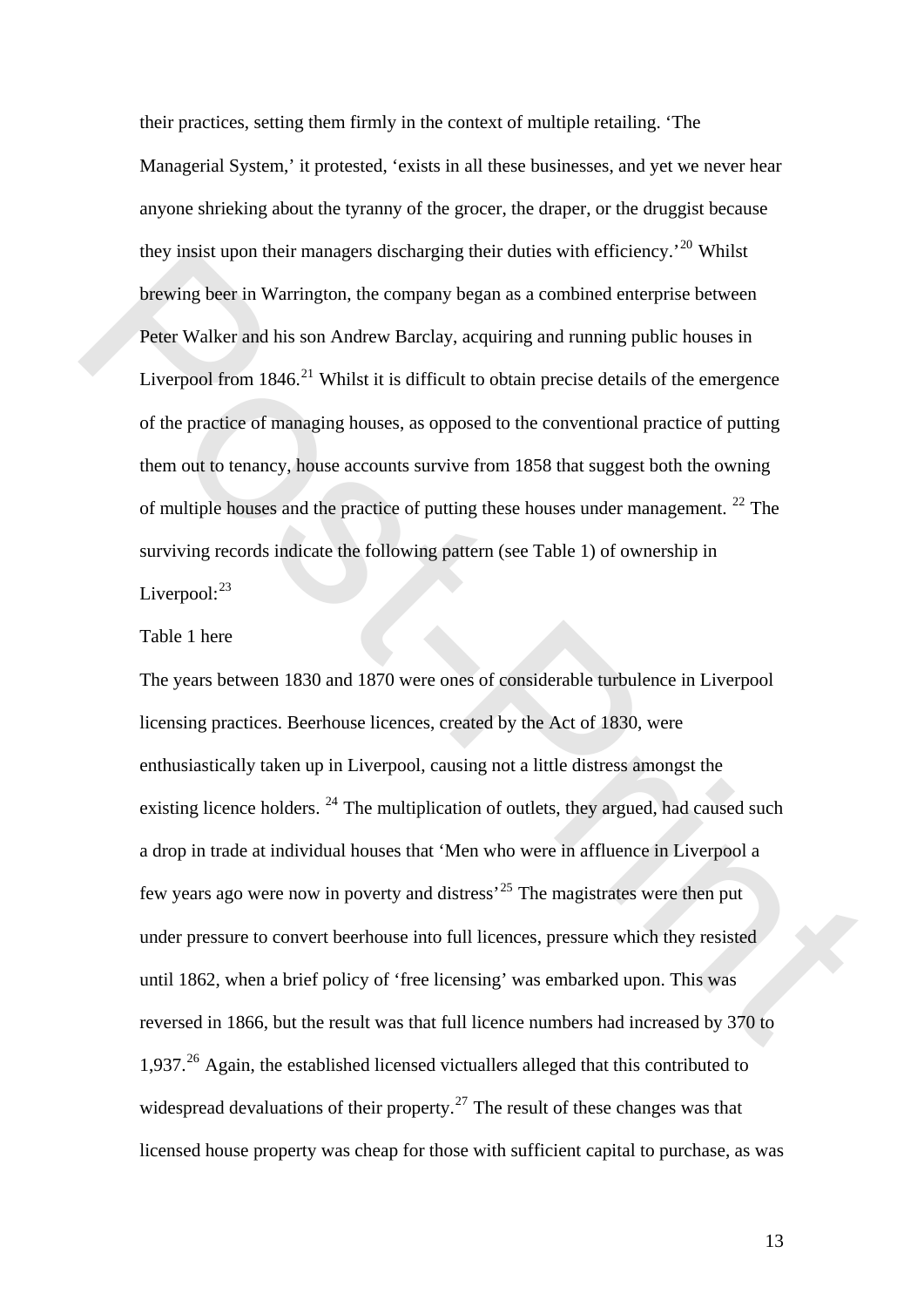the case with Andrew Walker. By the time restriction was put back in place, he was the owner of sufficient property to benefit from the increase in values. Giving evidence to the 1877 Lord Select Committee on Temperance, John Patterson, a Liverpool magistrate, reported that

 'it so happened that 10 or 12 years ago the largest proprietor of publichouses then in the town made this observation in my hearing: "If the magistrates continue the free trade system I shall double the number of my houses, and if they stop it will double the value of the houses I have."<sup>28</sup>

Walker was not the only brewer in Liverpool to be managing public houses and it became established as a common practice.<sup>29</sup> What did this mean for the character of these houses?

It certainly meant tight control over managers, with a list of rules being pasted inside the covers of the books of account that they were to keep.<sup>30</sup> These for example, meant that they were 'prohibited from seeking to establish relations of companionship or intimacy with his customers by smoking with them while on duty, or by treating them or being himself treated.'31 The list of 19 rules stated that 'the Manager is responsible for the house being in every respect well conducted' and ended with the ominous rule 19, 'Penalty for the breach of any of the above Rules, Dismissal.'32 It was this strict enforcement of discipline that led to a shift in magisterial opinion on the managerial system. Marked at first by hostility, then by reluctant tolerance, it shifted to enthusiastic endorsement as they realised that more effective control over the conduct of houses could be exercised by the internal inspection forces of companies like Walkers than by the stretched external inspections of the police. Indeed, the Every[o](#page-31-0)on magni[t](#page-31-0)rate, reported that<br>
"It so happened that 10 or 12 years ago the largest proprietor of public-<br>
houses then in the town made this observation in my hearing: "If the<br>
magistrates continue the free trade syst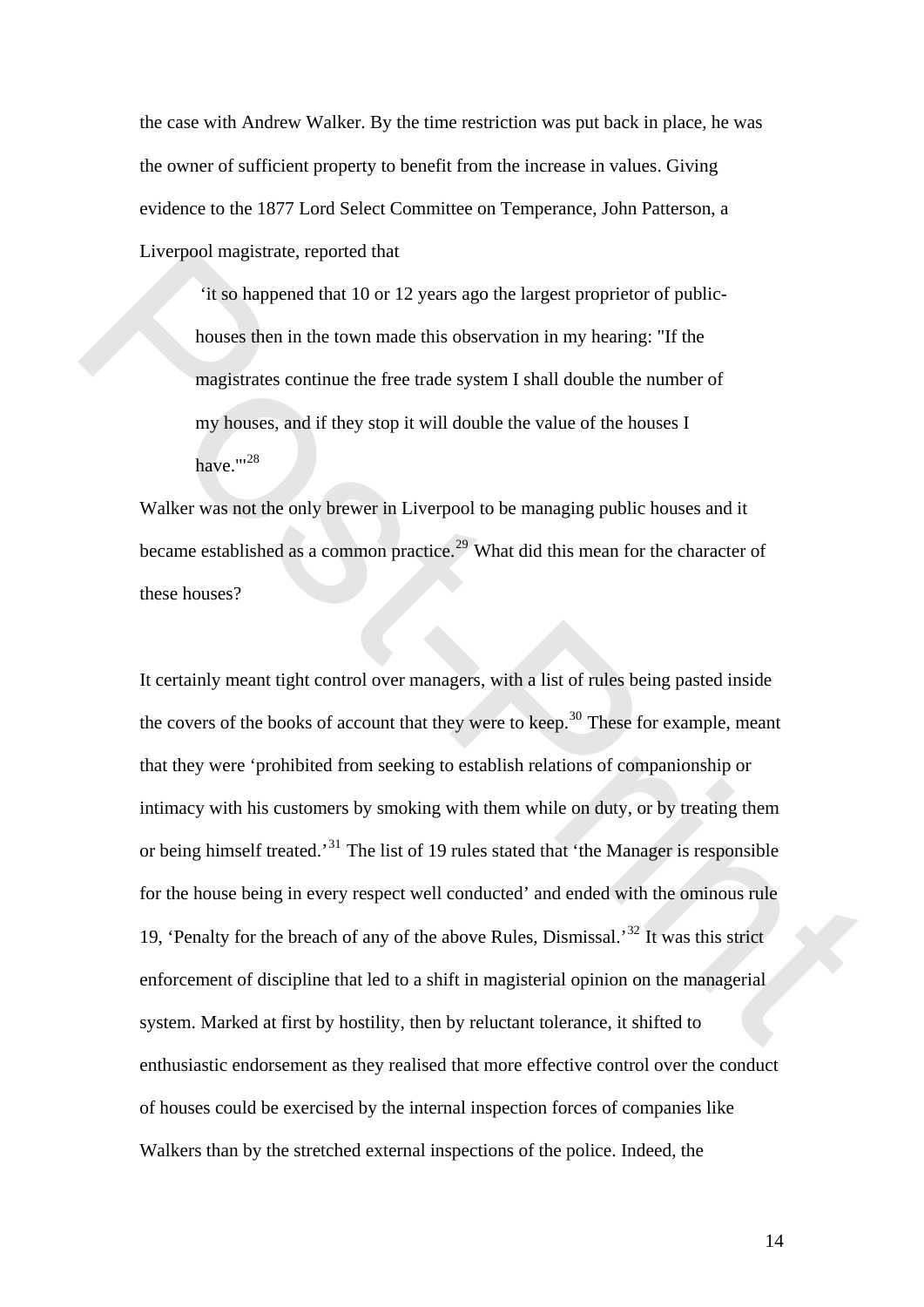independent licensed victuallers of the city were horrified by the 1912 declaration by the chairman of the Licensing Committee that 'houses managed for brewers are conducted more in conformity with the wishes of the bench than tenanted houses'.<sup>[33](#page-31-0)</sup> The development of the managed house system in Liverpool, therefore, was the production of a number of imperatives, not least amongst which were the demands of temperance campaigners for tight control over public houses.<sup>34</sup> However, what impact did this tight control have over the conduct of these houses?

One impact was the rather austere nature of many of the houses. Despite the magnificence of their exterior décor, inside they were often, Mass Observation found, dedicated to little more than drinking, with games being discouraged.<sup>35</sup> In 1939 the prohibition by the Liverpool justices of the playing of darts formed the subject of questions in the Commons, with one MP making the point that 'in Liverpool the licensing justices are really anti-licensing justices, of a very narrow frame of mind.' <sup>36</sup> However, whilst such edicts might be willingly enforced in managed houses, the main thrust for this came from the justices, not from the companies themselves. Indeed, the evidence from their records suggests that they paid little attention to the character of events within the house, provided that they were within the bounds of the rules laid down. These may have been strict, but they were both primarily aimed at disciplining the workforce and at codifying the requirements of the law and the local justices. The Board of Directors' minute books suggest little interest in the nature of the houses themselves. Beyond a recording of house takings in the aggregate and notes of purchases, there is remarkably little on either the pubs themselves or those who worked in them. The company, for example, was responsible for building some very ostentatious and well-known houses in the centre of Liverpool, such as the Crown The development of the managed nouse system in Liverpool, therefooe, was the<br>production of a number of imperatives, not least amongst which were the demands of<br>temperance campaigners for tight control over public houses.<sup>3</sup>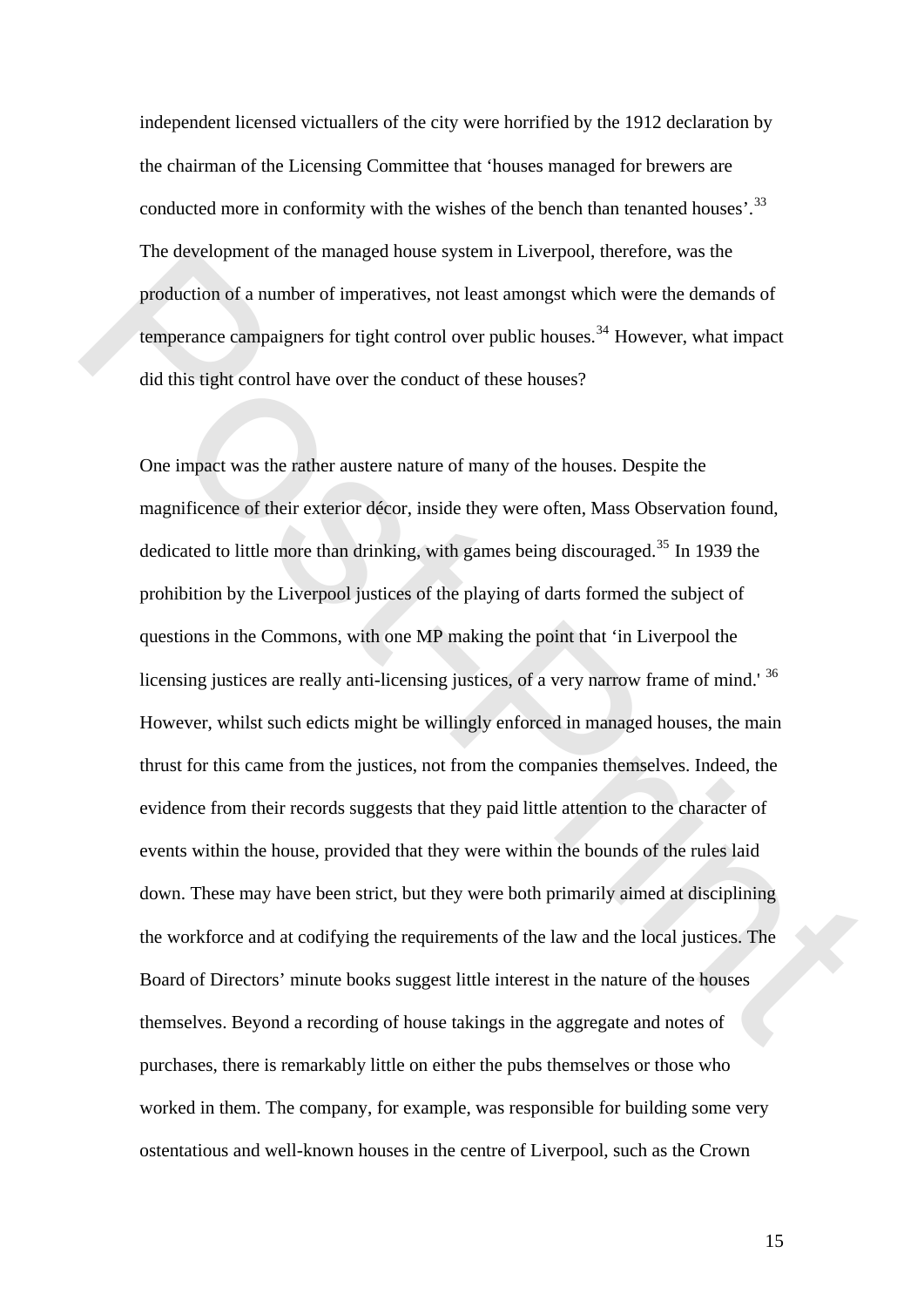Hotel on Lime Street.<sup>[37](#page-31-0)</sup> However, one struggles to find anything about the shaping of these houses in the minutes. The aggregate figures of takings are, however, suggestive. They allow us to calculate, for the years between 1896 and 1907, a figure for average takings per house. Whilst this is a crude figure with no allowance for price inflation, it gives a fairly constant figure in the range of  $\text{\pounds}2000$  to  $\text{\pounds}2200$ .<sup>38</sup> Together with other evidence, this suggests that the company adopted a strategy based on property purchase rather than on the exploitation of existing assets, that is, an extensive rather than an intensive strategy. This is understandable in the conditions in which the company found itself. Just beyond our period, in 1953, a leader in the Brewers Journal on 'salesmanship' pointed out that historically the trade had not tried to 'sell' the pub as this would engender hostility.<sup>39</sup> It is not surprising, therefore, that the debates within the Board were about the nature, extent and pace of property acquisition rather than on how the pubs acquired were run.<sup>40</sup> for average takings per house. Whilst this is a crute figure with no allowance for price<br>inflation, it gives a fairly constant figure in the range of £2000 to £2200.<sup>38</sup> Together<br>with other evidence, this suggests that th

This lack of interest extends to a lack of discussion of the managers and their conditions themselves.<sup>41</sup> However, what is suggestive are occasional notes such as that recording the death of John Wells, outdoor superintendent at Warrington, who 'had been a faithful servant of the Company for upwards of 47 years, first as a Vaults Manager and latterly as Outdoor Manager'<sup>42</sup> This suggests that whilst all managers were liable to dismissal, many might serve for long periods not only with the company but also in the same house. This is confirmed by an analysis of a sample of managed houses, drawn from the property registers and cross-referenced to the licensing registers.<sup>[43](#page-32-0)</sup> For the 20 houses for which information has been gathered, the modal number of managers was five over the period 1881-1930. The maximum number of managers was ten, which still does not suggest excessive turnover.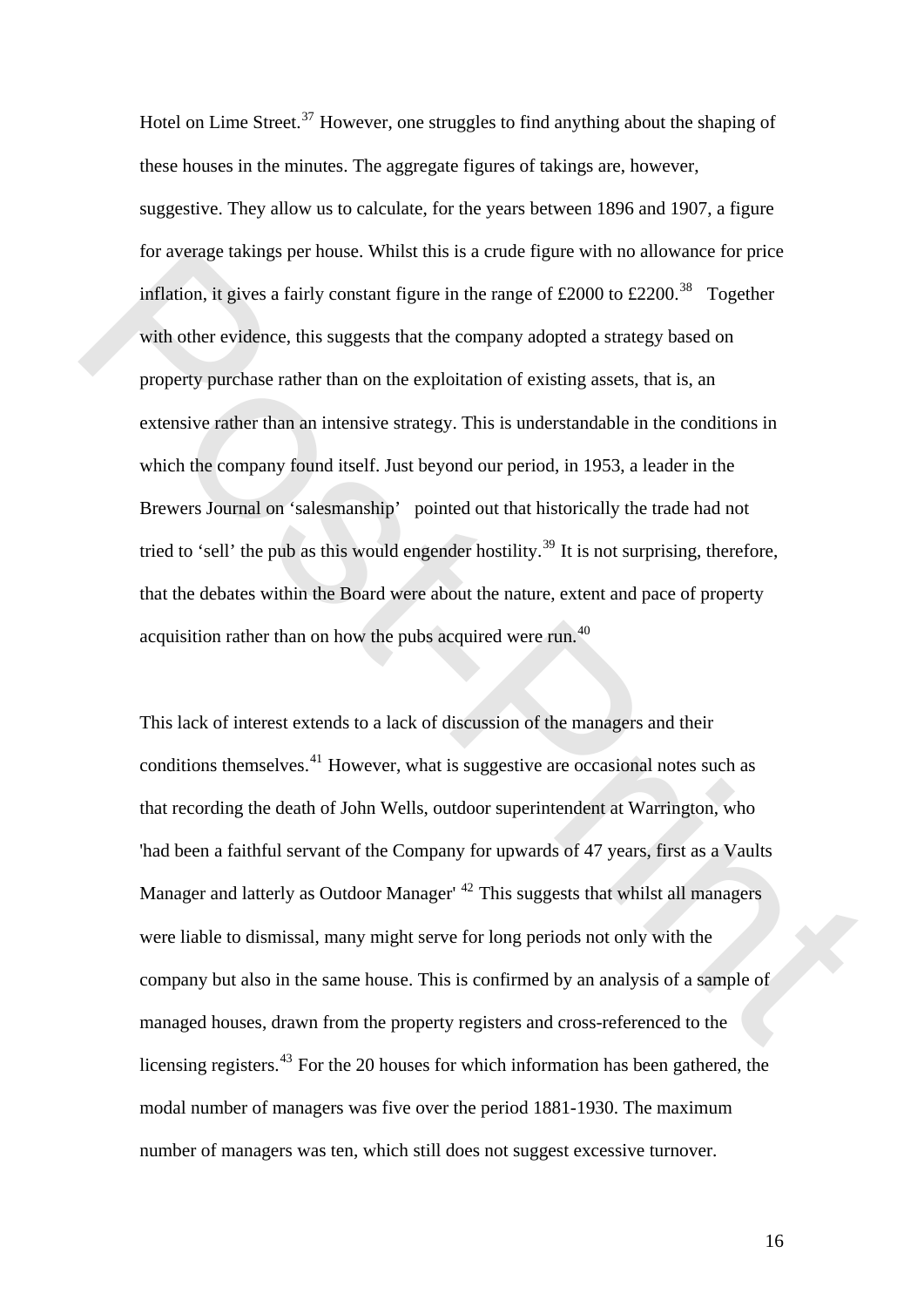Moreover, there was a tendency for the managers who lasted under two years to be clustered together, as if once the manager were established, they tended to stay for reasonable periods. One caveat should be made to this analysis: there was a tendency, particularly in the earlier years, for licences to be held by owners or brewery staff. For example, considerable embarrassment was caused to the brewer and Tory councillor John Houlding (the 'King of Everton') who held the licence for 131 Rishton Street. He was summonsed in 1885 for harbouring a police constable. Whilst the case was dismissed and it was recognised that Houlding had delegated the running of the house to a manager, the case fuelled the argument that 'that the man who manages a publichouse, and he only, should be the licensee, and should be directly responsible to the community for its good management.<sup>44</sup> Two of the houses in the sample appear to have been held in this way, and it might be that changes of managers were more frequent here. However, the average length of tenure of the managers who completed a full term within the period was nine years, with some examples of exceptionally long service in the same house – eleven managers served for over 20 years, with the long service award going to John Edwards for his 43 years at 53 Great Mersey Street. What this sample does indicate is that as well as some managers holding houses for long periods, they must have started at an early age. Managers in Liverpool seem to have been recruited from the ranks of bar staff in a fashion that contrasted considerably with the tenancy model. Under this, tenants generally took a house as a shift of occupation in middle age, often occasioned by an earlier occupational career, such as the armed services or the police, which required such a change.<sup>45</sup> It was this pattern to which management came to be assimilated and fits better with the practice of the other major company employing the 'managerial system', the Birmingham firm of Mitchells and Butlers. par[t](#page-32-0)icularly in the earlier years, for incences to be neta by owners or brewery start. For<br>
crample, considerable embarrassment was caused to the brewer and Tory councillor<br>
John Houlding (the 'King of Everton') who held t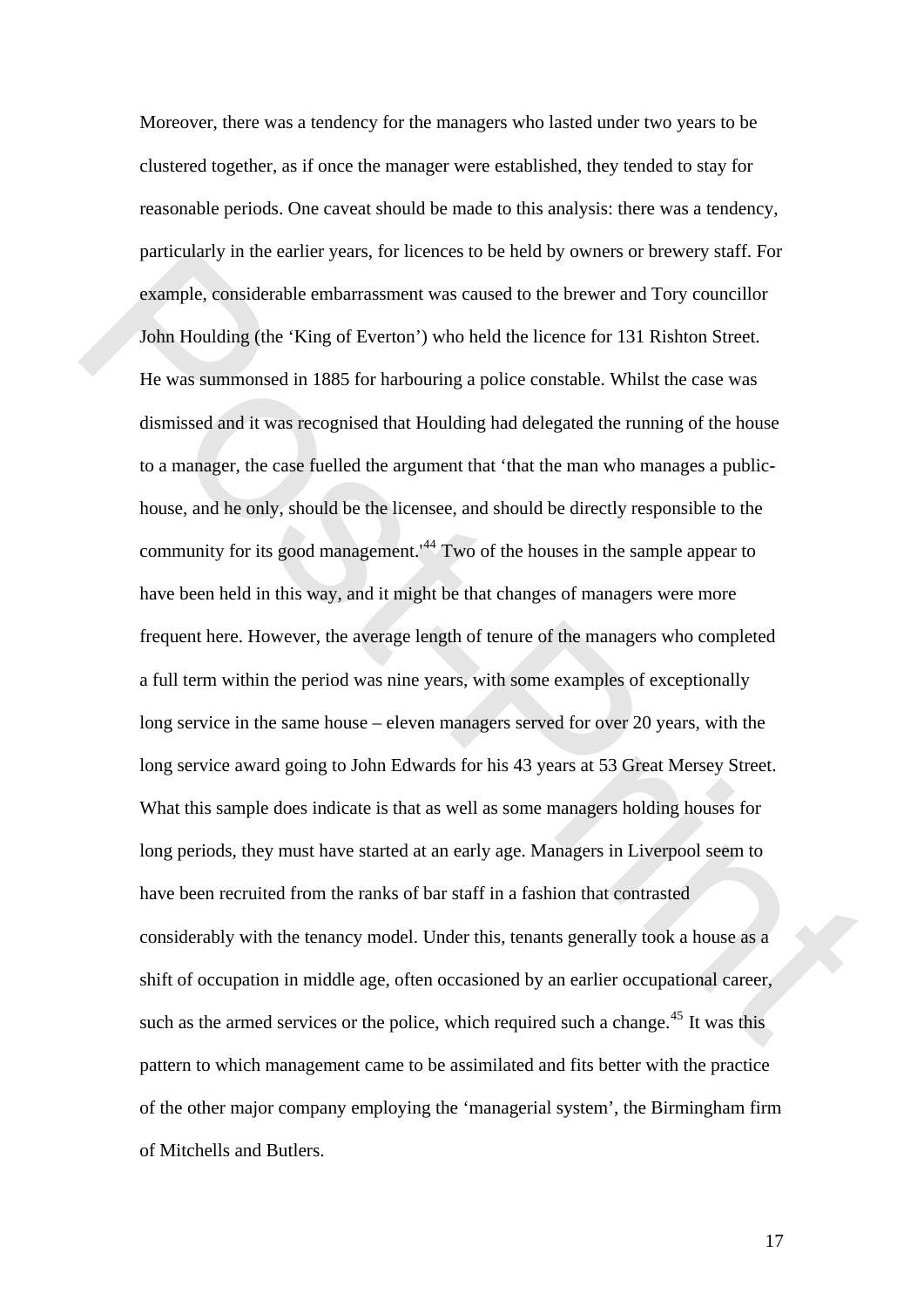Mitchells and Butlers was formed by the merger of the two firms of William Butler and Henry Mitchell in 1898. The experience and drive for running managed houses came from the first named. William Butler held the licence of the London Works Tavern, Smethwick in 1866 and, in the tradition of Birmingham, brewed on the premises.46 He began to acquire outlets in which to sell his beer and was put in charge of the retail side of the merged business. 47 At his death it was noted that 'it was always felt that Mr William Butler was more a retailer - although he was a brewer than any other member of the trade.'48 Just as in Liverpool, the drive behind the creation of managed houses came from a company with roots in the retail trade, but the local context was very different. Despite the more lurid pronouncements of Joseph Chamberlain about the perils of the drink trade and running debates with the licensing magistrates, there was still a strong sense of cooperation between the pub owning companies and local politicians. This resulted in the creation of a company to organise the removal of redundant public houses that anticipated later legislation. This very different local context might be put down to the residential patterns of the Birmingham ruling class, who stayed close to the city rather than fleeing to distant country estates, as was the case in Liverpool.<sup>49</sup> This engendered particularly close family relations between the Chamberlain family and William Waters Butler, son of William and a powerful figure in national brewing circles in the inter-war years.<sup>50</sup> Whatever the causes, what emerged in Birmingham on the part of both politicians and brewers was a move for 'fewer but better' public houses in which management would play a central part. This was still management as control, but control dedicated towards the improvement of the house. In turn, this public position was reflected in and influenced by internal practices. canne from the fir[s](#page-32-0)t named. William Butter head the licence of the London works<br>Taven, Smethvick in 1866 and, in the tradition of Birmingham, brewed on the<br>premises.<sup>48</sup> He began to acquire outless in which to sell his be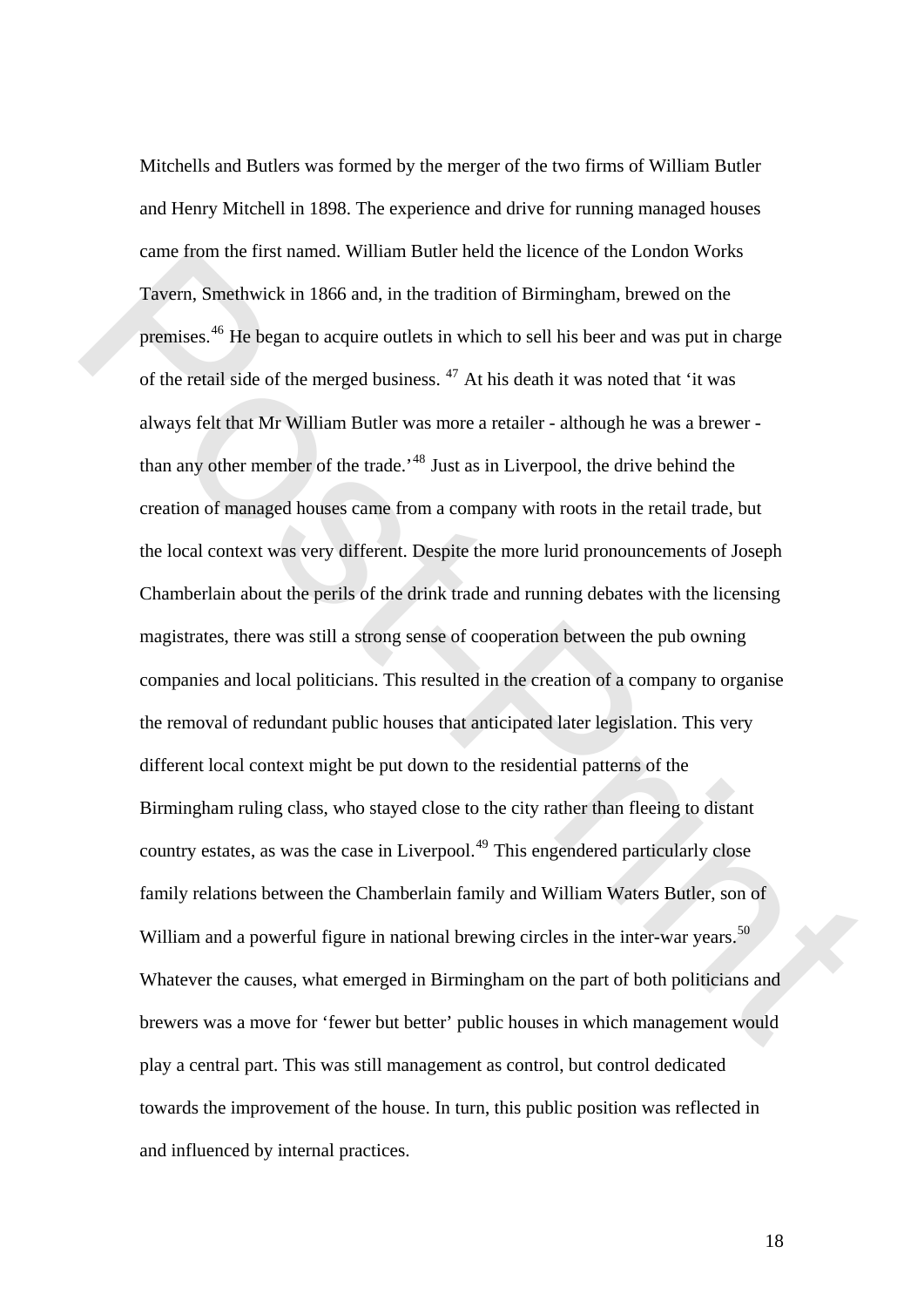The minute books suggest a much closer involvement and interest in the running of houses on the part of the directors. In part, this was to do with financial performance, with the company building elaborate and extensive systems to monitor takings and expenditure.<sup>51</sup> However, they also took a considerable personal interest in what happened in the houses. In 1909, for example 'Mr C Mitchell reported that Mr W. W Butler, Mr Edge and himself had spent last Wednesday afternoon at the House and had particularly investigated the staff list and other expenditure and had concluded that the Staff could not be reduced and that the only way to make the House pay is to increase the turnover.'52 This personal interest was supplemented by an extensive mechanism of house inspectors, but interestingly attempts were also made to involve house managers. In 1907, for example, it was resolved that 'Managers and tenants to be requested to report to us on matters affecting the trade.<sup>553</sup> This close involvement with the running of houses gave some credibility to Arthur Mitchell's declaration in 1945 that 'I have heard it said that customers of licensed houses liked the small, inconvenient, hole-and-corner places of the past. In my experience of the licensed trade, and having been in close touch with our customers through the company's managerial system of trading, I can honestly say this is all stuff and nonsense.<sup>54</sup> with the company buita[in](#page-33-0)g elaborate and extensive systems to momitor takings and<br>expenditure.<sup>24</sup> However, they also took a considerable personal interest in what<br>happened in the houses. In 1909, for example 'Mr C Michell

This brief review of the two leading exponents of the 'managerial system' should suggest a number of conclusions. One is that the employment of managers to run public houses does not inevitably produce the same results. The specific local contexts produced different approaches – the dash for expansion and relative lack of interest in the detail of the house on the part of Peter Walker & Sons as against the 'fewer but better' policies coupled with some moulding of the running of the house at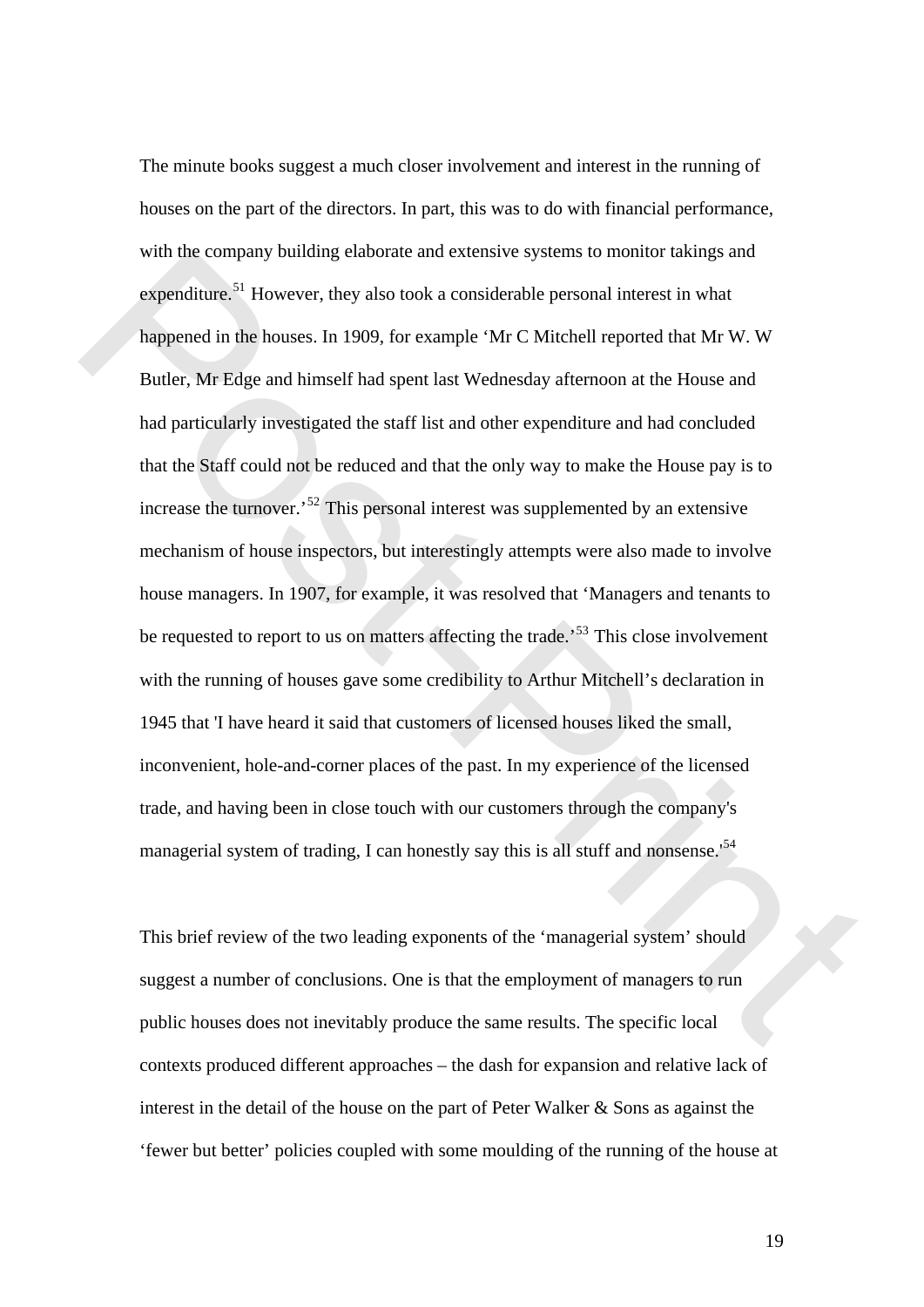central level by Mitchells & Butlers. In both cases the nature of local politics contributed to a particular style of running houses – austere and rather confrontational in Liverpool, more considered and cooperative in Birmingham. However, in both cases the similarities were that the management of houses was used to mediate and enforce the pressures coming from local politicians and regulators. Thus, when we talk of 'commercial' influences on the character of public houses, we have to be careful to distinguish both between different attitudes towards what constituted retailing practice on the part of different companies, and between the way in which these influences might in fact have been more to do with broader pressures. In terms of our distinction between control and interpretation, the argument is that the pressures in our period were largely towards the former. That is, the companies who were most prominent in their employment of public house managers used them to ensure that licences were not jeopardised and to maximise financial returns. Their degree of involvement in establishing the character of the pubs on a day-to-day basis was relatively limited. These companies were, of course, in the vanguard of what we might take to be 'commercialised leisure' in that they had direct control of their retailing activities. In this, they were very much in the minority, with most companies operating their outlets at arms length. It is to the broader practice in the industry that we turn now, examining the deep commitment of most industry players to the tenancy model, a commitment that we find echoed and reinforced by many magistrates. cases the similarities were that the management of nosess was used to mediate and<br>enforce the pressures coming from local politicians and regulators. Thus, when we<br>calls of 'commercial' influences on the character of publi

### *Resistance and improvement*

''The Bristol magistrates' reported the *Brewers Journal* in 1882, 'hold strong notions about this business. No technical equivocations regarding tenancy can overcome their austere judgement. They insist on genuine bona fide tenancy. They do not admire the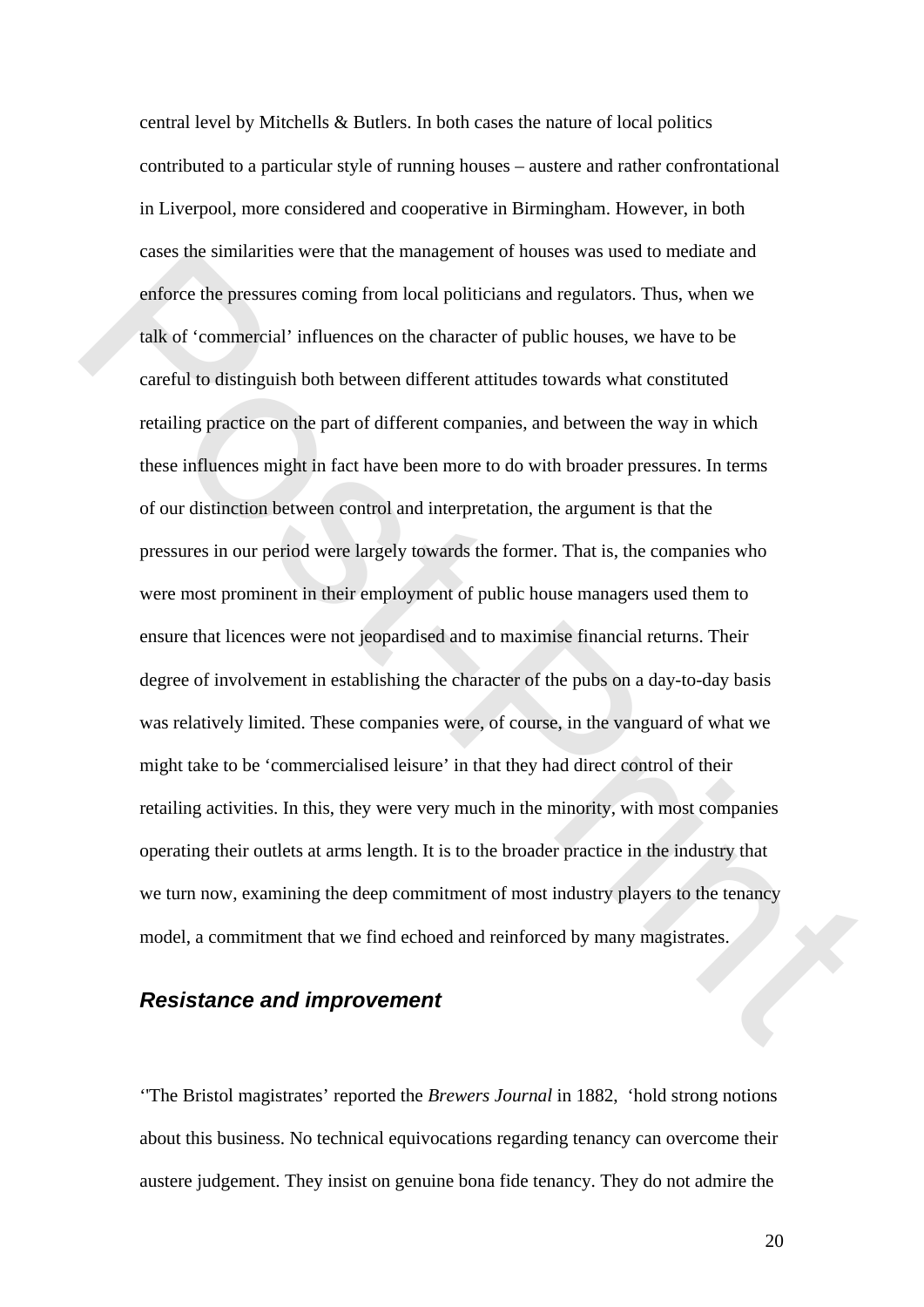system of a capitalist - of course, to the outside world all brewers are capitalists owning a number of houses and placing people in them - for his own exclusive profit.'[55](#page-33-0) This was explicitly referred to as 'the Liverpool system' and this should remind us once again of the need to take local and regional differences seriously during this period.<sup>56</sup> Whilst there were some producers with increasingly national distribution systems, notably Bass and Guinness, public house ownership was strongly concentrated in particular areas. In these areas, the attitudes of local magistrates were crucial. Whilst the Birmingham and Liverpool magistrates might accept and eventually welcome managers, others were more resistant. Even after the case of Mellor vs Lydiate in 1914 which found that managers came within the definition of 'fit and proper persons' to hold licences, magistrates in many areas, and particularly in London, resisted the introduction of managers.<sup>57</sup> Indeed, such resistance was to scupper the expansionist plans of Peter Walker & Son in the pre-First World War years.<sup>58</sup> A form of guerrilla resistance continued during the inter-war years, drawing upon notions of the independent tenant. reninal as once again of the need to take tocal and regional differences seriously<br>during this period.<sup>26</sup> Whilst there were some producers with increasingly national<br>distribution systems, notably Bass and Guinness, public

Such notions were also shared by many brewery companies. In a quite prescient observation, Alexander Part commented 'The fact is that there is no natural affinity between Brewing and Hotelkeeping ; the alliance is entirely "a marriage of convenience," and the best remedy, in practice, is divorce.'59 Many brewing companies were unwilling owners of houses, feeling that they had been driven into this by competitive pressures. Tetley's, for example, faced just the same expansion of beerhouses in Leeds as did Peter Walker & Sons, but resisted the acquisition of property for as long as possible.<sup>[60](#page-33-0)</sup> Whilst we have seen that the firms running managed houses had their origins in the retail trade, this seems to have been unusual.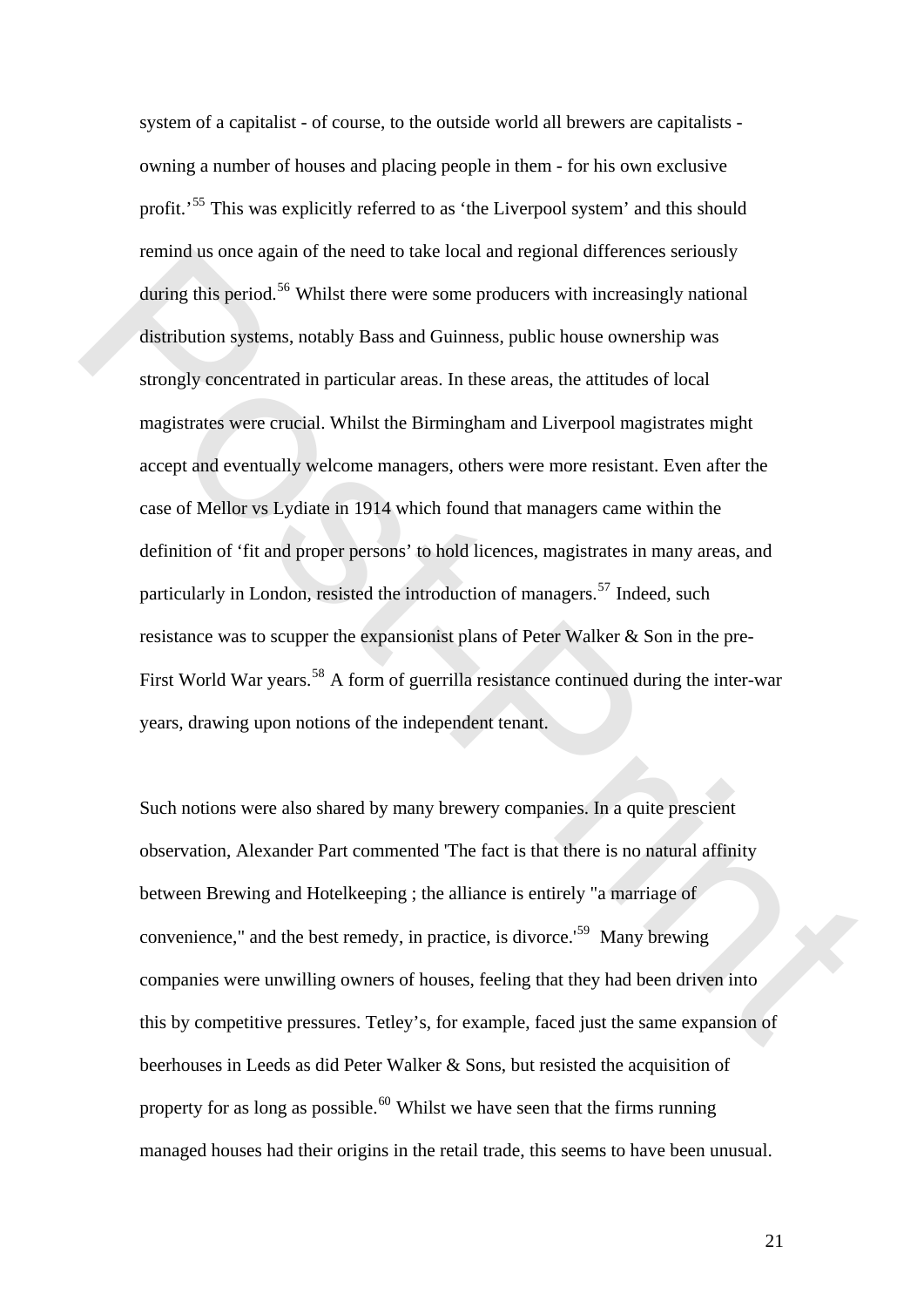Whilst we can give a number of examples of other brewing companies having their origins with publicans – the Liverpool firm of Robert Cain & Sons, Offilers of Derby and Bullivant's of Norwich, for example - these are far outweighed by those founded by farmers or maltsters.<sup>[61](#page-33-0)</sup> Whilst many of these companies might have owned some houses from an early period, their prime motivation was production, with houses being seen as a distribution network, rather than as retail outlets. Indeed, innovations in the way that public houses were run, whether they be the employment of barmaids, the evolution into the music hall or connections with organized sport were as likely to be the work of enterprising tenants as stemming from brewing companies.<sup>62</sup> The implications of this production focus were perhaps seen best in the case of Bass, by far the largest company in the industry, but something of an ailing giant in the interwar period. Hawkins notes the neglect of its tied houses and its lack of interest in the 'improved public houses movement'.63 One telling example was the construction in the 1940s of houses in cooperation with the Hull-based brewery of Moor and Rhodes that featured men only bars at a time when the trade press was calling for a greater appeal to women as customers. 64 As Avis comments, 'Needless to say, these bars were the last flowering of a faded social drinking pattern, clung to by a Bass company living in the past. Alone amongst the brewery companies in its promotion of men only bars, it was immune to the others opening up their outlets to mixed custom in all the bars; it adhered to "Bass for Men" as the inspiration of its commercial activity.' <sup>65</sup> Thus, many companies had little interest in either the nature of their houses or in the changes that the managerial system might bring. As Gourvish and Wilson note, by the end of our period 'in the main, traditional retailing practices persisted, and the tied house system served to protect the market shares of the smaller, locally based brewing concerns.'[66](#page-33-0) by Tarmers or mailsters.<sup>22</sup> Whilst many of these companes imppli have owned some<br>houses from an early period, their prime motivation was production, with houses<br>being seen as a distribution network, rather than as retail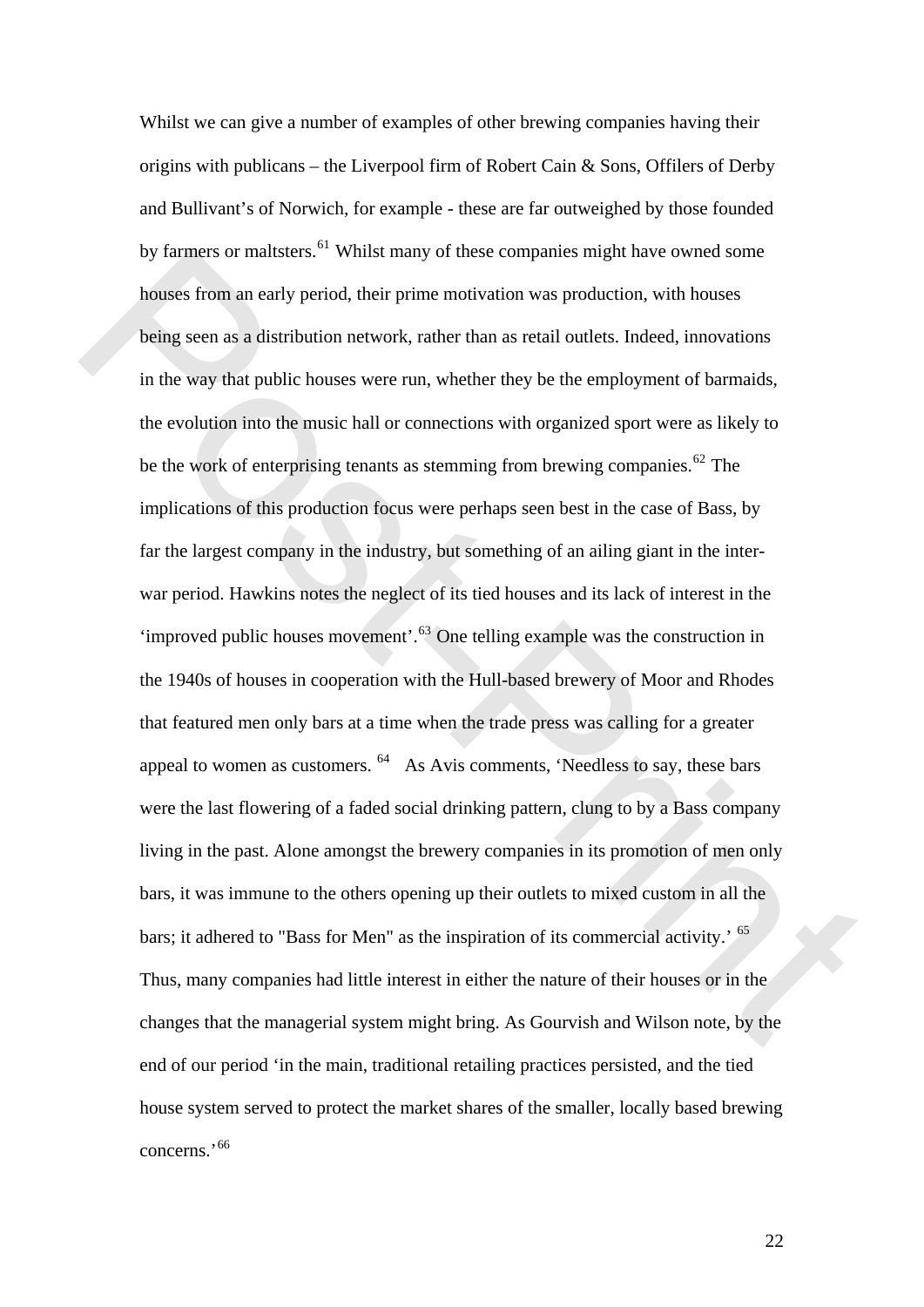Davies reminds us of the deep conservatism of many drinkers in the 1930s; we can perhaps link this attitude to a mutually reinforcing conservatism on the part of many pub owning companies. [67](#page-33-0) This suggests that their interest was largely in production and not in interfering with what went on in their public houses. Their control was exercised at one remove, through the rent mechanism, rather than by any direct intervention. Of course, to have intervened any further would have required some sense of the customer and their changing needs, and the response to the publication of the Mass Observation investigations of 'Worktown's' drinking habits is suggestive. Whilst pointing out that 'the average Southerner will not recognise Worktown's public-houses as prototypes of those around him' the *Brewers Journal* gave the book an extensive review and welcomed it in an editorial as the first attempt to take seriously the views of those who drank in pubs.<sup>68</sup> It concluded that 'no director, no brewery staff manager and no outdoor representative can neglect to read this book' and the work clearly informed its increasingly frequent editorials on the need for the industry to recognise changing leisure patterns and to respond to them. The underlying text was that there were many in the industry who were not taking changing customer needs seriously. Rather, they adopted a somewhat paternalistic view that they were the arbiters of what was good for their customers, much to the dismay of more advanced sections of the trade as represented by the *Brewers Journal*. It saw the development of selling and marketing skills as central to such responses, set in the context of increasing control over houses through direct management. In 1946, for example, an editorial suggested that 'Moreover, that in the matter of upkeep, the provision of indoor and outdoor amenities, and particularly in relation to the service of meals, managed houses, as a whole, excel to an extent never yet attained under the pub owning companies. <sup>\*</sup> Ins sugges[t](#page-34-0)s linather interest was largely in production<br>and not in interfering with what went on in their public houses. Their control was<br>exercised at one remove, through the rent mechanism, rat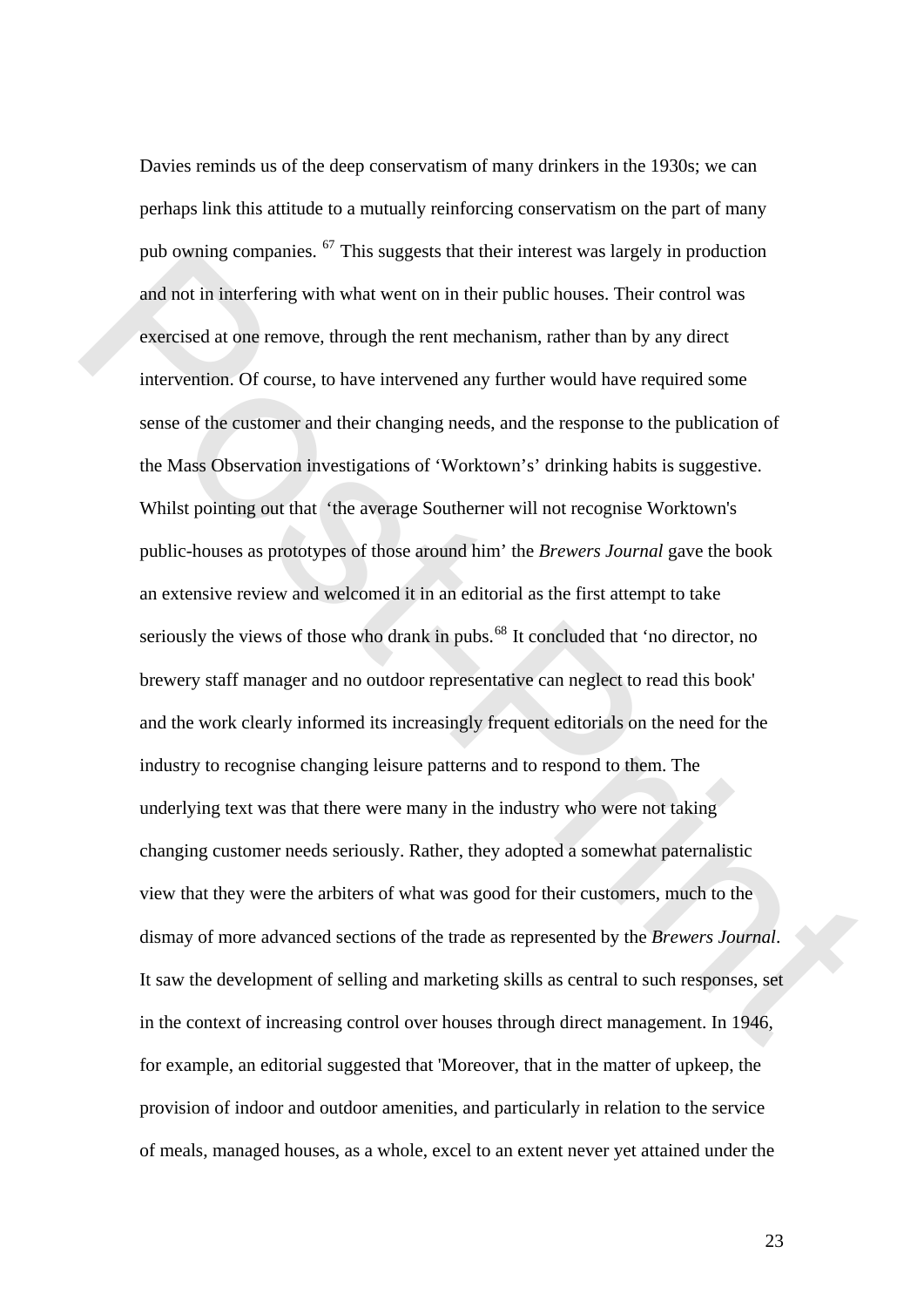tenancy system.'[69](#page-34-0) However, it would be fair to point out that in this focus on customers the *Brewers Journal* was well in advance of practice in the industry. Most firms remained firmly wedded to the tenancy model and its distance from customers. However, even in the more 'advanced' sections of the industry we can see a similar rather Olympian attitude towards customers. Something of these attitudes can be traced in the development of the 'improved public house' movement. This movement was much more to do with ensuring the respectability of the brewing industry than it was to do with identifying and meeting customer needs.

A good deal has been written about this movement, which sought to build new houses as exemplars of what might be done across the industry and was associated with a number of leading companies – notably Mitchells and Butlers, Barclay Perkins, Whitbread, and Newcastle Breweries.<sup>70</sup> However, the focus for this discussion is what the movement tells us about the nature of central interpretation in the pub-owning companies. The case of the Downham Tavern in London will illustrate some of the complexities that suggest, once again, we need to recognise the inter-related influences that shaped the public house. The Downham Tavern was built by Barclay Perkins to serve a new London County Council estate. It was an enormous house featuring function rooms, a restaurant and, most notably, waitress-only service of drinks. However, in 1937 the company went to the licensing justices to ask for permission for structural alterations to reintroduce bars. A new house was being built on the edge of the estate and the company was worried that customers would desert the Downham to be able to drink at the bar. Customers, they argued, were suspicious about their beer if they couldn't see it being poured. ''The spontaneous revolt of the public at Downham against notions of public-house improvement imposed at the However, even in the none 'advanced' sections of the matistry we can see a similar<br>rather Olympian attitude towards eustomers. Something of these attitudes can be<br>traced in the development of the 'improved public house' mo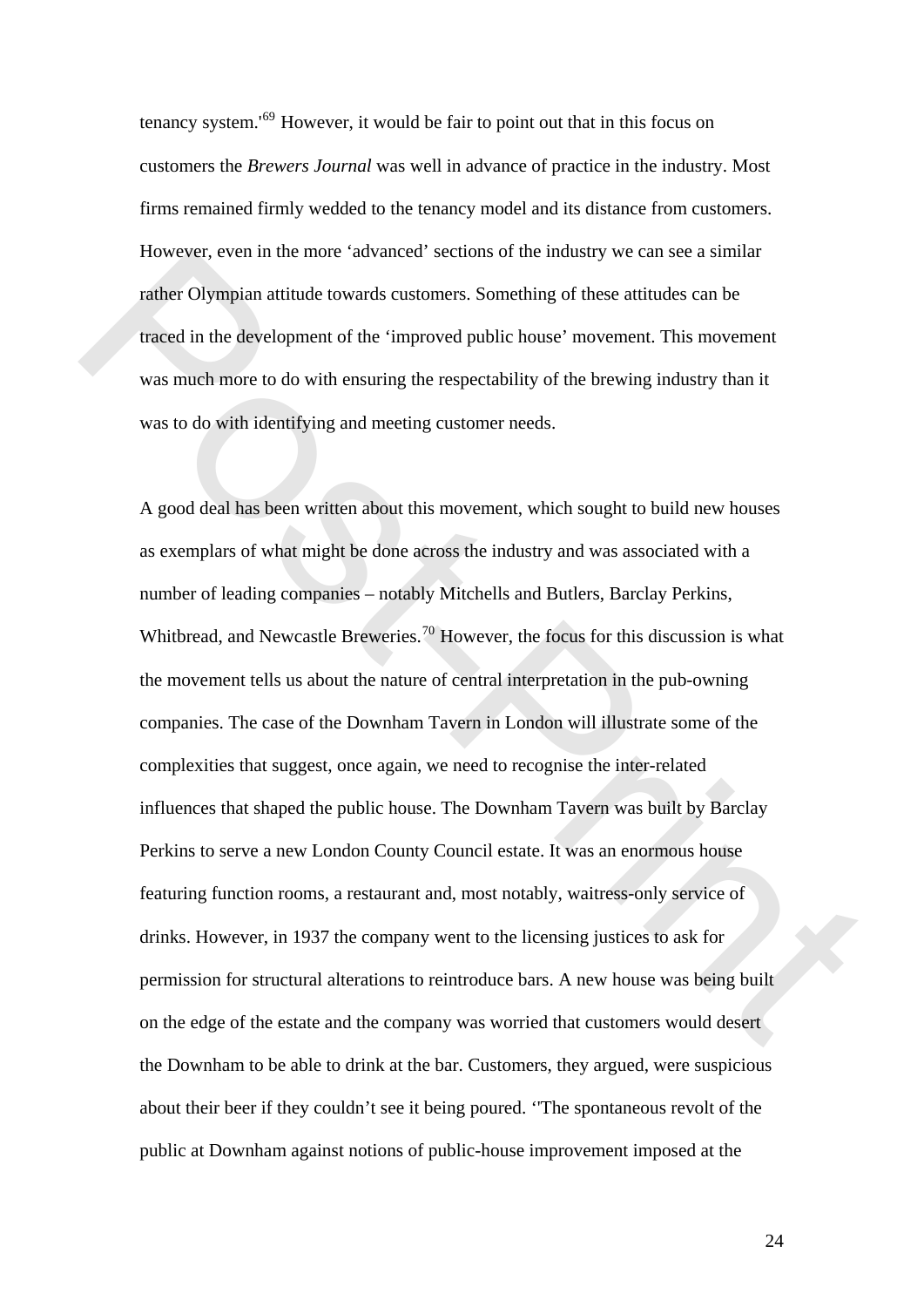behest of people who have never entered a public-house as customers in their lives,' argued the *Brewers Journal*, 'carries a lesson which we may hope will not be lost upon Licensing Justices generally or upon the Trade.<sup>'[71](#page-34-0)</sup> Again, what we have something rather more than simple unmediated 'commercial leisure'. It is interesting to trace some of these influences, as they suggest the deeper roots of the improved public house movement, roots that go beyond the much discussed influence of the State Management scheme at Carlisle.<sup>72</sup> We have already seen the advocacy of fewer but better houses by Mitchells & Butlers before the First World War, to which we need to add the efforts by Sydney Neville of Whitbread to promote better training of public house staff in improved surroundings. Another important stream is that of the Public House Trust Movement. This was established in the early years of the twentieth century to promote the 'disinterested management' of public houses.<sup>73</sup> As such it represented the moderate wing of the temperance movement and brought many of that movement's attitudes towards drinkers with it. Of particular interest is Alexander Part, the managing director who, as we have seen, wrote the first text on running public houses and after the First World War moved to Barclay Perkins to run their improved managed houses.<sup>74</sup> He was to suggest in 1930 the abolition of the bar and the provision of entertainment in houses.<sup>75</sup> This hatred of the bar was reflected in a much earlier call by Sir Laurence Gomme, Clerk to London County Council, to transform the "individual secrecy of the public-house" into the "comradeship of the cafe."76 Such attitudes were not restricted to London. At Bristol, reported the *Brewers Journal*, sometining rather more than simple unmeatated "cominercial lessire". It is interesting<br>to trace some of these influences, as they suggest the deeper roots of the improved<br>public house movement, roots that go beyond the mu

> the lessee of a site for a public-house is required to enter into covenants that the licensed refreshment house shall be placed under the care of a manager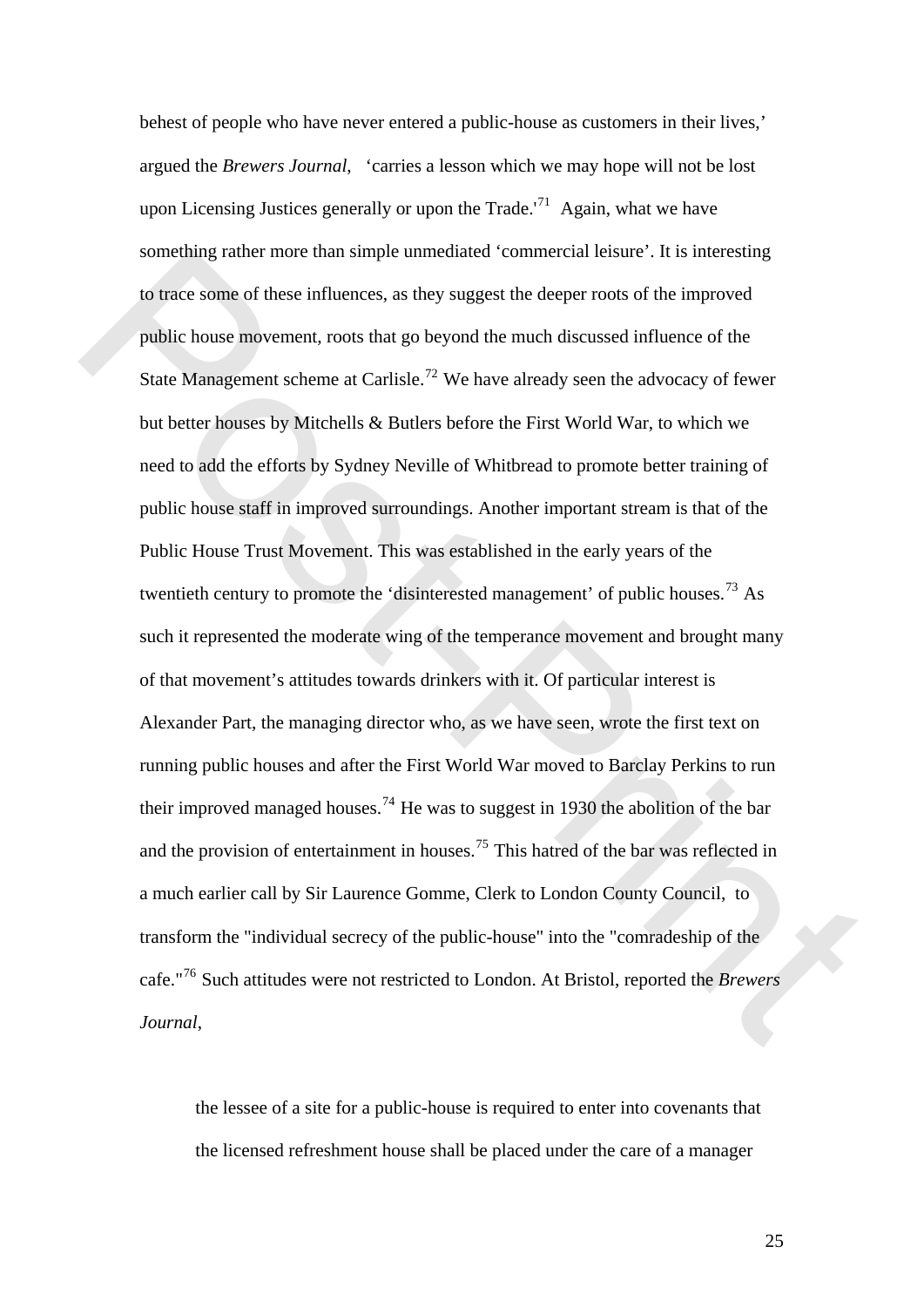experienced in catering and that the manager shall be engaged on terms giving him a direct monetary interest in promoting the sale of food and non-alcoholic refreshments, but not of alcoholic liquors. He is required also to encourage the consumption of food and liquor at separate tables served by waiters and waitresses instead of at a bar and to develop to the utmost the catering side of the business, and, in particular, the sale of cooked food and non-alcoholic liquors.'<sup>77</sup>

Similar moves and restrictions were to be found on new council estates elsewhere. The pub owning companies may well have taken advantage of these new opportunities and their provision of large houses may have in part met their commercial agendas, as well as their often rather top-down views of customer needs. However, they were also working in circumstances in which constrained their actions. Such constraints were a powerful influence in shaping and limiting their intervention in the nature of the houses that they ran. Efforts to gain a much deeper understanding of customer needs, to recognise new and different types of customers and to both meet and shape those customer needs were not to happen in any significant form until after 1950. the consumption of food and fiquor at separate tables served by watters and<br>wattresses instead of at a bar and to develop to the utmost the catering side of<br>the husiness, and, in particular, the sale of cooked food and non

## *Conclusions*

The comment from Mass Observation that heads this article suggests that the impact of 'commercialised leisure' on the public house is a little more complex than might be imagined. The development of Irish pubs, for example (as opposed to the themed pubs of recent years) has taken place under a variety of forms of ownership and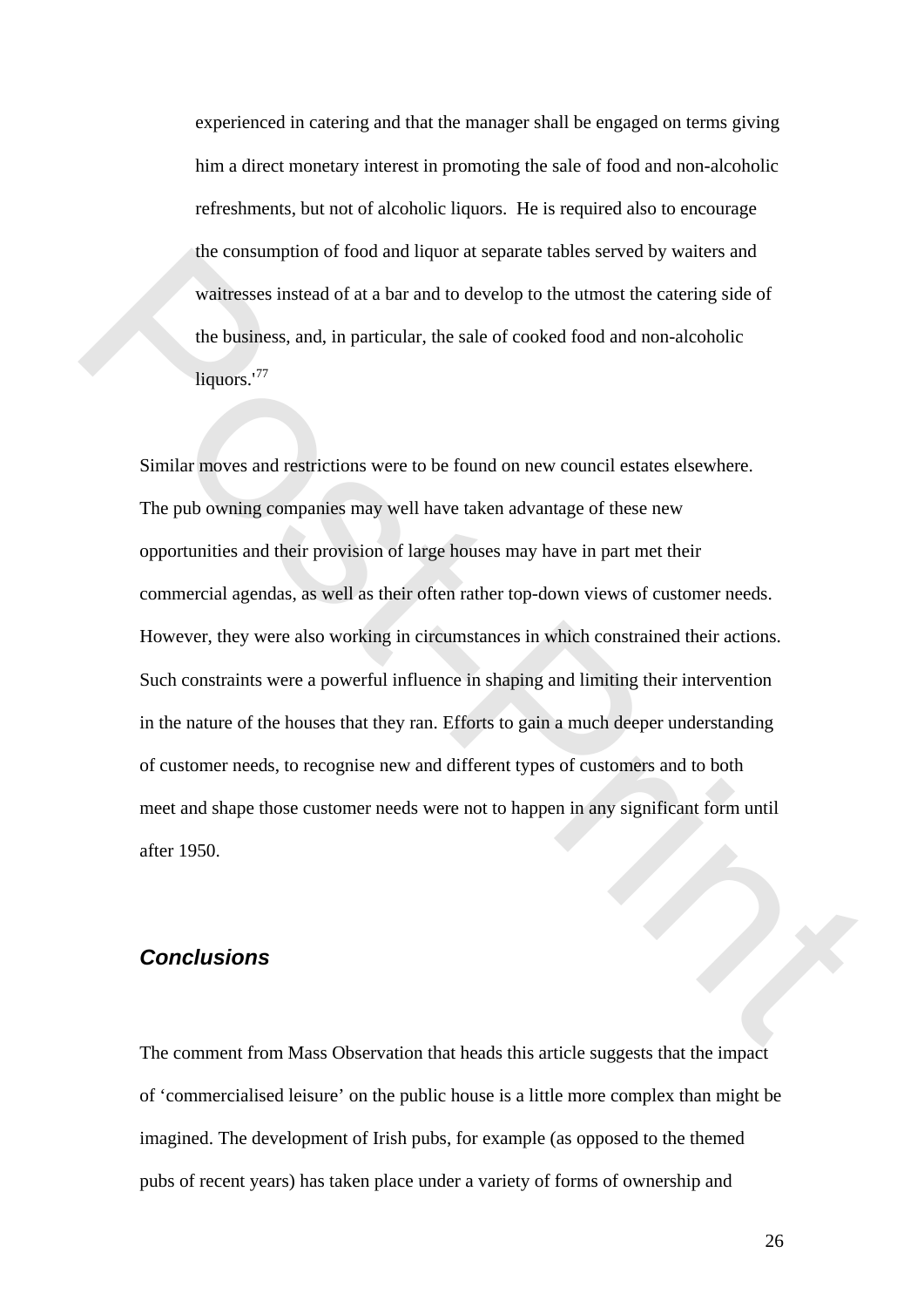produced a range of forms that suggests we can overplay the influence of companies in forming activities within the public house. Of course, this is not to argue that they have no influence, but rather that this influence is both mediated within the pub itself and has been shaped before it reaches the pub by a variety of forces. The material presented above suggests both that the managed public house is of older vintage than is generally recognised and that its impact varies. Part of this variation depended on company strategies. Some of these might be based on extensive exploitation of a range of outlets, in which the emphasis was on the control of the workforce rather than of the customers. In other cases, a rather more intensive style might be adopted, which focused on raising the standards within outlets to make them more profitable. We might also recognise that companies appealed to different groups of customers and their approach to running pubs might differ accordingly. It is noticeable, for example, that Bailey's discussion of the barmaid has its focus on the City and West End of London and a middle class clientele, an extremely specialised market in the context of the Victorian pub.<sup>78</sup> However, whatever the motive, and recognising quite clearly that the demands of capital accumulation in conditions of market competition are powerful constraints, we also have to recognise that companies operate in particular local contexts. This was especially important in the running of public houses in our period, when no company possessed a national reach nor tried to operate outlets on anything other than an individual basis. The particular constellation of local politicians, pressure groups and magistrates conditioned what companies could achieve in their houses. and nas been sinaped before it reaches life pub by a variety of forces. The material<br>presented above suggests both that the managed public house is of older vintage than<br>is generally pecognised and that its impact varies.

This article has used the distinction between control and interpretation to explore these different contexts and strategies. They indicate that the primary concern of most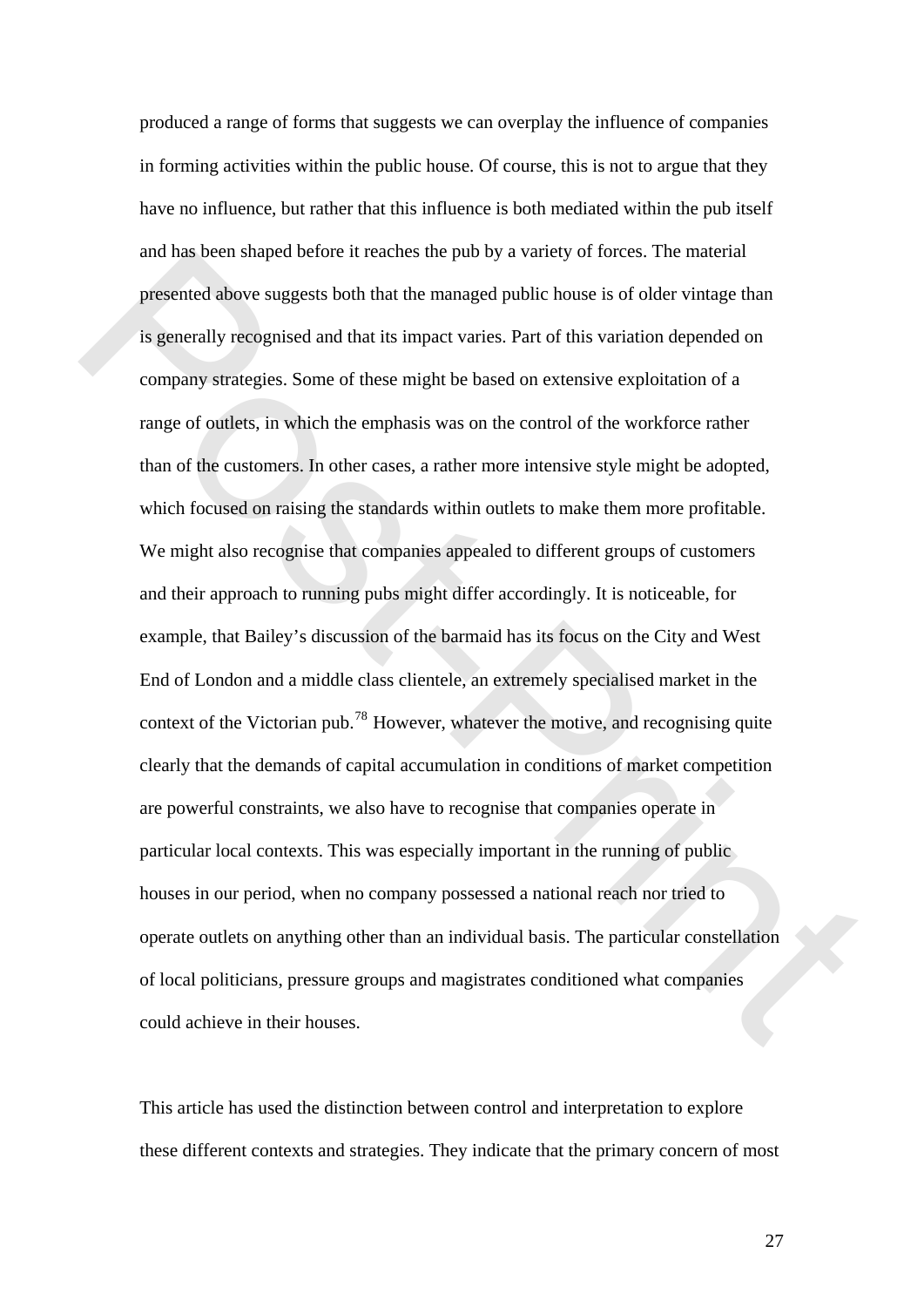public house owning companies was with control rather than interpretation. Whilst they built elaborate systems to ensure workplace discipline, this was in part to meet the needs of regulatory authorities. There is little to suggest that they did so in order to shape the activities that went on within the public house. The strongest expression of central interpretation lies in the physical form of the built environment of the pub. The gigantic improved houses of the inter-war period reflected top-down notions of what was good for the customer, rather than any response to what customers were looking for. We have, in this, of course, to recognise the extreme conservatism of many customers.79 Whilst there is a great temptation to bemoan changes in pub environments, it does seem to be the case that in, for example, the discussion of women drinking in public houses that many trade publications and companies were considerably in advance of both customers and tenants. There is both loss and gain in the shift towards more central interpretation. However, the real changes in the public house were to occur after 1950. It is wrong of us to project these changes backwards, whatever we might think of their contemporary manifestations. What historians of leisure need to do is operate with a rather more sophisticated concept of commercialised leisure than they have in the past, a conception in which the interrelated notions of control and interpretation might well play an important role. stape the activities that wend [o](#page-34-0)n within the public house. The strongest expression of<br>central interpretation lies in the physical form of the buit cuvironment of the pub. The<br>giganitic improved houses of the inter-war per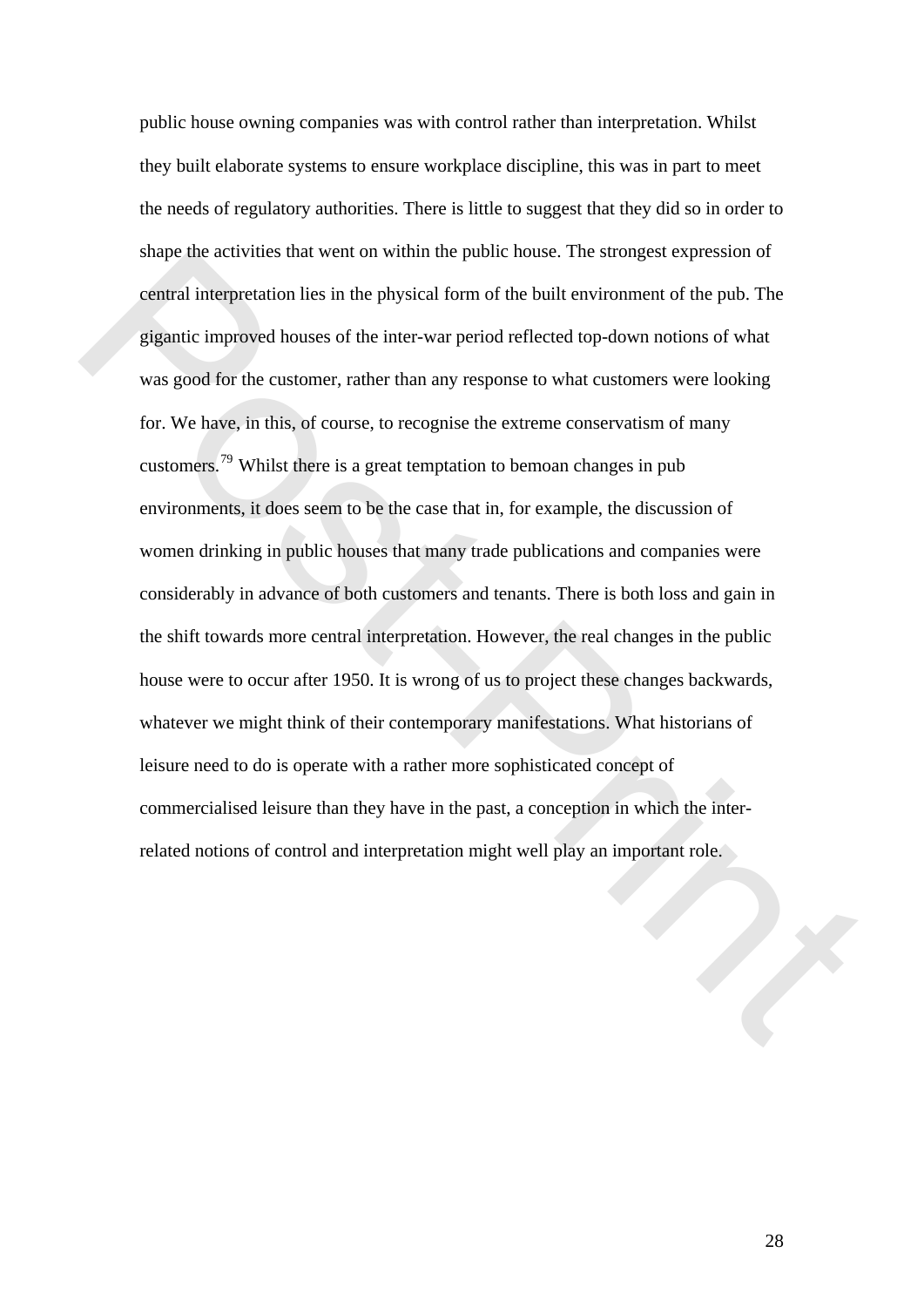# **Interpretation and the pub 1850-1950**

Figures and tables

| Free  | Control        | Managed |
|-------|----------------|---------|
| house | Interpretation |         |
|       | Tenant         |         |
|       |                |         |

|  | Figure 1: the continuum of control and interpretation |  |  |  |
|--|-------------------------------------------------------|--|--|--|
|  |                                                       |  |  |  |

| Free         | Control                                               |                | Managed         |
|--------------|-------------------------------------------------------|----------------|-----------------|
| house        | Interpretation                                        |                |                 |
|              | Tenant                                                |                |                 |
|              |                                                       |                |                 |
|              |                                                       |                |                 |
|              |                                                       |                |                 |
|              |                                                       |                |                 |
|              |                                                       |                |                 |
|              |                                                       |                |                 |
|              |                                                       |                |                 |
|              | Figure 1: the continuum of control and interpretation |                |                 |
| Year         | Managed                                               | Tenanted       | Total           |
| 1860         | $\overline{5}$                                        | $\mathbf{1}$   | $6\overline{6}$ |
|              |                                                       |                |                 |
| 1870         | 32                                                    | $\overline{2}$ | 34              |
| 1880         | 72                                                    | $\overline{2}$ | 74              |
|              | 150                                                   | 18             | 168             |
| 1890<br>1900 | 266                                                   | 40             | 306             |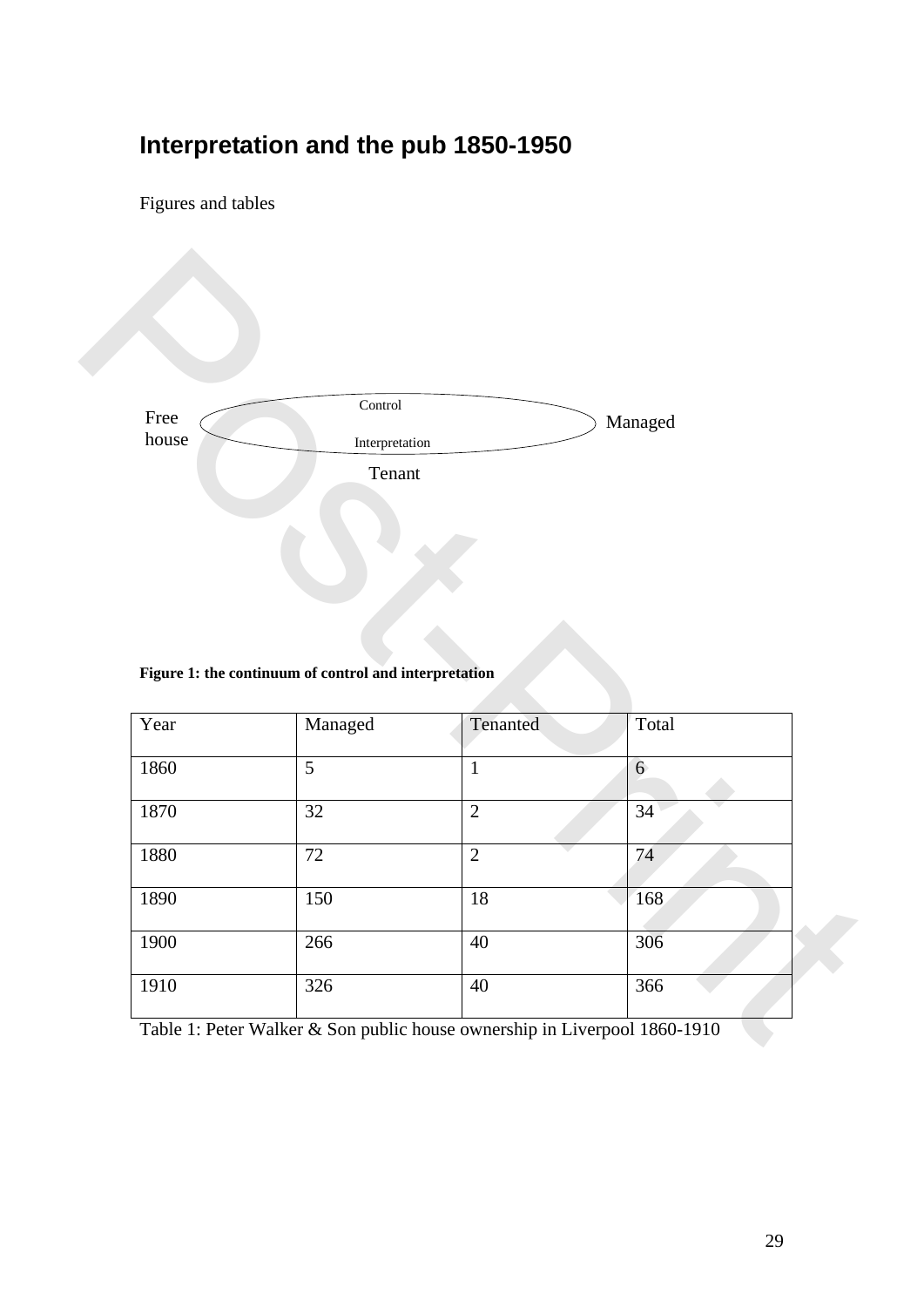Aldershot, 1996), p.187; A. Mutch, ''Manchester and Liverpool public houses compared, 1840-1914', *Manchester Region History Review*, (2003).

3 See, for example, G. Bruce, *The story of Hardys & Hansons Kimberley 1832-1982*, (Henry Melland Limited, London, 1982); N. Hyde, *Brewing was a Way of Life*, (ANGHP, Hales, 1999); P. Bristow, *The Mansfield Brew*, (Navigator Publishing Company, Ringwood, Hants, 1976).

4 A. Davies, *Leisure, Gender and Poverty* (Open University Press, Buckingham, 1992); J. M. Golby and A. W. Purdue, *The Civilisation of the Crowd: Popular Culture in England 1750-1900* (Batsford, London, 1984); J. Lowerson and J. Myerscough, *Time to Spare in Victorian England* (Harvester, Hassocks, 1977); C. Langhamer, *Women's Leisure in England 1920-1960* (Manchester University Press, Manchester, 2001).

5 A. Redfern, 'Crewe: Leisure in a Railway Town', 117-136 in J. Walton and J. Walvin (eds.), *Leisure in England, 1790-1939* (Manchester University Press , Manchester, 1983).

6 S. G. Jones, *Workers at Play: A Social and Economic History of Leisure 1918-1939* (Routledge, London, 1986), p. 84.

<span id="page-29-0"></span>7 J. Walton, 'The Hospitality Trades: a Social History' in C. Lashley and A. Morrison (eds.) *In Search of Hospitality*, (Butterworth-Heinemann, Oxford, 2000), p. 70. Cf comments in H. Cunningham, 'Leisure and Culture' in F. M. L. Thompson (ed.), *The Cambridge Social History of Britain, Vol 2 People and their Environment* (Cambridge University Press, Cambridge, 1990), pp. 279-340. <sup>8</sup> T. Collins and W. Vamplew, 'The Pub, the Drinks Trade and the Early Years of Modern Football', Aldecshör, 1996; p.187: A. Musch, "Manchester and Liverpool public houses compared. 1840-1914",<br>
Manchester Region History Review, 2003).<br>
Succ., the example, C. Huster, The strength Hardes & Harocans Kinherley 1837-1982;

*The Sports Historian*, 20(1), (2000), pp. 5-6.

9 D. Gutzke, *Protecting the Pub: Brewers and Publicans Against Temperance* (Boydell Press, Woodbridge, 1989), p. 181.

10 W. H. Chaloner, *The Social and Economic Development of Crewe 1780-1923* (Manchester University Press, Manchester, 1950), p. 174.

<sup>11</sup> Thomas Down, a managing director and secretary of Greenall, Whitley and Company of Warrington and St Helens, commented that 'I know nothing of the managerial system, but I believe the houses of Messrs. Walker in Warrington are as well conducted as they can be, and they are mostly under

<span id="page-29-1"></span> 1 Mass Observation, *The Pub and the People* (Seven Dials, London, 1970, [1943]), p.77.

<sup>2</sup> M. Hewitt, *The Emergence of Stability in the Industrial City: Manchester, 1832-67*, (Scolar,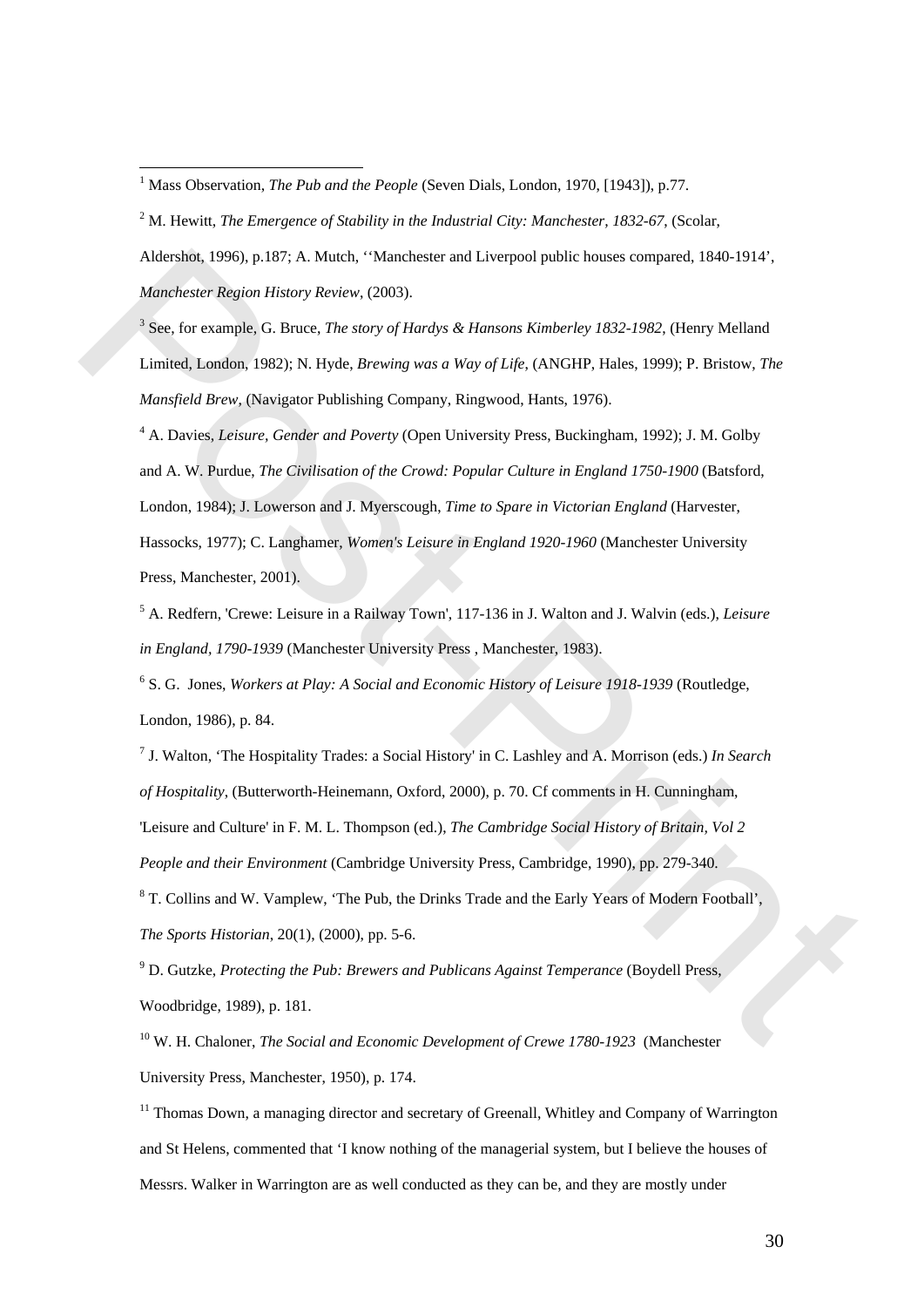<span id="page-30-0"></span>management', Parliamentary Papers, *Royal Commission on Liquor Licensing Laws* (1898) XXXVI, *Third Volume of Evidence*, p. 409.

12 A similar over-reliance on temperance sources can be seen in P. J. Waller, *Democracy and Sectarianism: A Political and Social History of Liverpool 1868-1939* (Liverpool University Press, Liverpool, 1981), pp. 109 – 113.

13 P. Johnson and J. Gill, *Management Control and Organizational Behaviour* (Paul Chapman, London, 1993).

14 H. Braverman, *Labour and Monopoly Capital: The Degradation of Work in the Twentieth Century*, (Monthly Review Press, New York, 1974).

15 R. Daft and K. Weick, 'Toward a Model of Organizations as Interpretation Systems', *Academy of Management Review*, 9(2) (1984), pp. 284-295; C. K. Prahalad and R. Bettis, 'The Dominant Logic', *Strategic Management Journal*, 7 (1986), pp. 485-501; C. Freeman and F. Louçã, *As Time Goes By: From the Industrial Revolutions to the Information Revolution*, (Oxford University Press, Oxford, 2001).

<sup>16</sup> M. de Certeau, *The Practice of Everyday Life* (University of California Press, Berkeley, 1984). <sup>17</sup> Examples of the process might be found in T. Wilkinson, *We Ran a Cornish Pub*, (George Allen & Unwin, 1967) and M. Smith, *The Pub and the Publican*, (Centre for Leisure Studies, University of Salford, Salford, 1981).

<sup>18</sup> *Liverpool Mercury*, 27 June 1889.

1

 $<sup>19</sup>$  Gourvish and Wilson's excellent overview of the sector couches its discussion of managed houses</sup> largely in the context of the inter-war years, although it recognises managers in Liverpool and Birmingham from the 1890s; T. R. Gourvish and R. G. Wilson, *The British Brewing Industry 1830- 1980* (Cambridge University Press, Cambridge, 1994), pp. 436-442. This in turn rests on Wilson's discussion of management at Greene King, which is concerned with the inter-war years; R. G Wilson, *Greene King: A Business and Family History* (The Bodley Head and Jonathan Cape, London, 1983), p. 202. Gourvish uses this discussion heavily in his account of practice at the Norfolk company of Steward and Patteson; T. Gourvish, *Norfolk Beers from English Barley, a History of Steward and Patteson 1793-1963* (Centre of East Anglian Studies, Norwich, 1987). Surranovan - Arabienti and convertise of Diversions Note-1955 (Everyons Convertise) This post-<br>
1 is expected 1981), pp. 109 - 113.<br>
<sup>13</sup> P. Johnson and J. Gill. *Management Control and Organizational Behaviour* (Paul Chap

20 Peter Walker & Son, *Walkers Warrington Ales* (Peter Walker & Son, Warrington, 1896), p. 57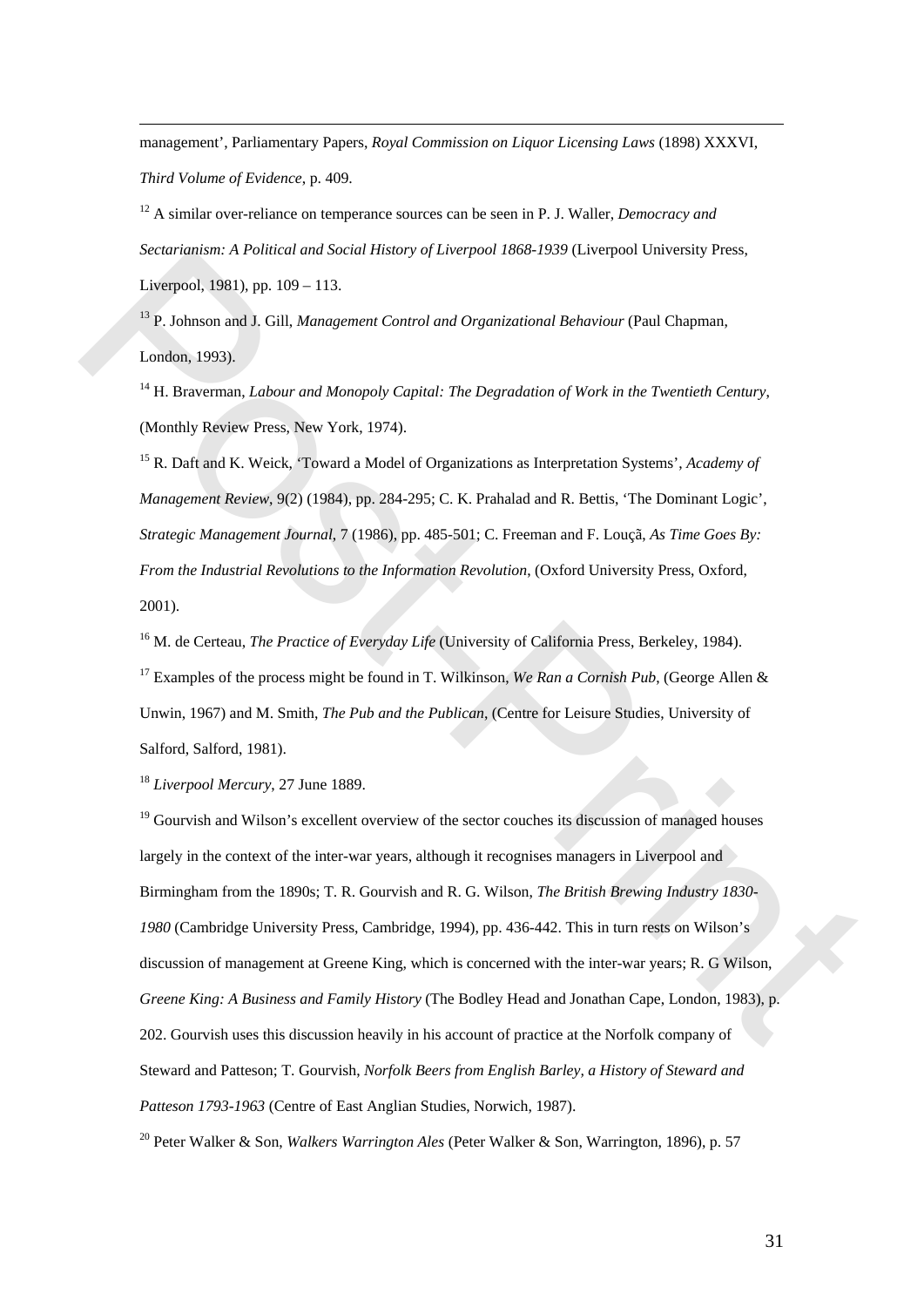<span id="page-31-0"></span>21 P. Moynihan, 'Walker's Ales', *Journal of the Brewery History Society*, 46 (1985), pp. 3-8; 47 (1986), pp. 9-16.

 $^{22}$  Liverpool Record Office (LRO), 380PWK/2/1/12a, Statements for Canning Place Vaults 1858-1866 <sup>23</sup> Extracted from LRO 380PWK/2/2/1 Peter Walker & Son 'Leases'; 380PWK 3/4/6 'Vault Property';

380PWK/2/10a-j Bundle of ms statements; 380PWK/2/1/12a Statements for Canning Place Vaults

1858-1866; 380PWK/3/1/2 Minute book of Peter Walker and Son Ltd 1898-1916.

24 Q. Hughes, *Seaport*: *Architecture and Townscape in Liverpool* (Lund Humphries, London, 1964), p. 88. Eximation Transform Control of Social Venezia SROW R221 (12) and the "Anii Venezia" (2013) and West-Print Walker Research (F. Christin Place Vialis 1858-1866; 380PWK2412 Minute book of Peter Walker and Son Ltd 1898-1916.<br>

25 P. T. Winskill and J. Thomas, *History of the Temperance Movement in Liverpool and District*, (Joseph Thomas, Liverpool, 1887), p. 41.

26 PP, *House of Lords Select Committee on Intemperance, First Report*, (1877) Appendix B, pp. 332-

333. Paper handed in by Major Greig, 27 Feb 1877.

27 Bankruptcy of Henry Lumb, *Brewers Journal (BJ)*, 15 Oct 1868, p. 173

<sup>28</sup> *SC on Intemperance, Second Report* (1877) Q9654

<sup>29</sup> In 1898 the Head Constable of Liverpool, Captain Nott Bower, reported to the Royal Commission

that of 2078 houses in Liverpool, 1057 were managed. PP (1898) XXXVI *Third volume of evidence,* 

*Appendix*, p.552

1

30 LRO, 380PWK/3/9/2 House Takings Ledger

31 Peter Walker & Son, *Walkers Warrington Ales*, p.55.

32 LRO, 380PWK/3/9/2.

<sup>33</sup> *Licensed Victuallers Gazette*, 14Apr 1912, p. 8.

<sup>34</sup> For a fuller discussion of developments in Liverpool see A. Mutch, 'Magistrates And Public House

Managers 1840-1914: Another Case Of Liverpool Exceptionalism?' *Northern History*, 40(2)

35 Mass Observation, *Pub,* p. 304.

36 House of Commons, 20 Apr 1939, p. 495; 'Dart Playing and the "Anti Licensing Justices"', *BJ*, 17

May 1939, pp. 551-2.

37 Hughes, *Seaport*; M. Girouard, *Victorian Pubs* (Studio Vista, London, 1975).

<sup>38</sup> Calculated from figures in LRO 380PWK/3/1/2.

39 'Salesmanship', *BJ*, 16 Sept 1953, pp. 395-8.

40 E.g., LRO 380PWK3/1/2, 9 July 1998; 14 Mar 1899; 12 Apr 1904; 24 July 1907.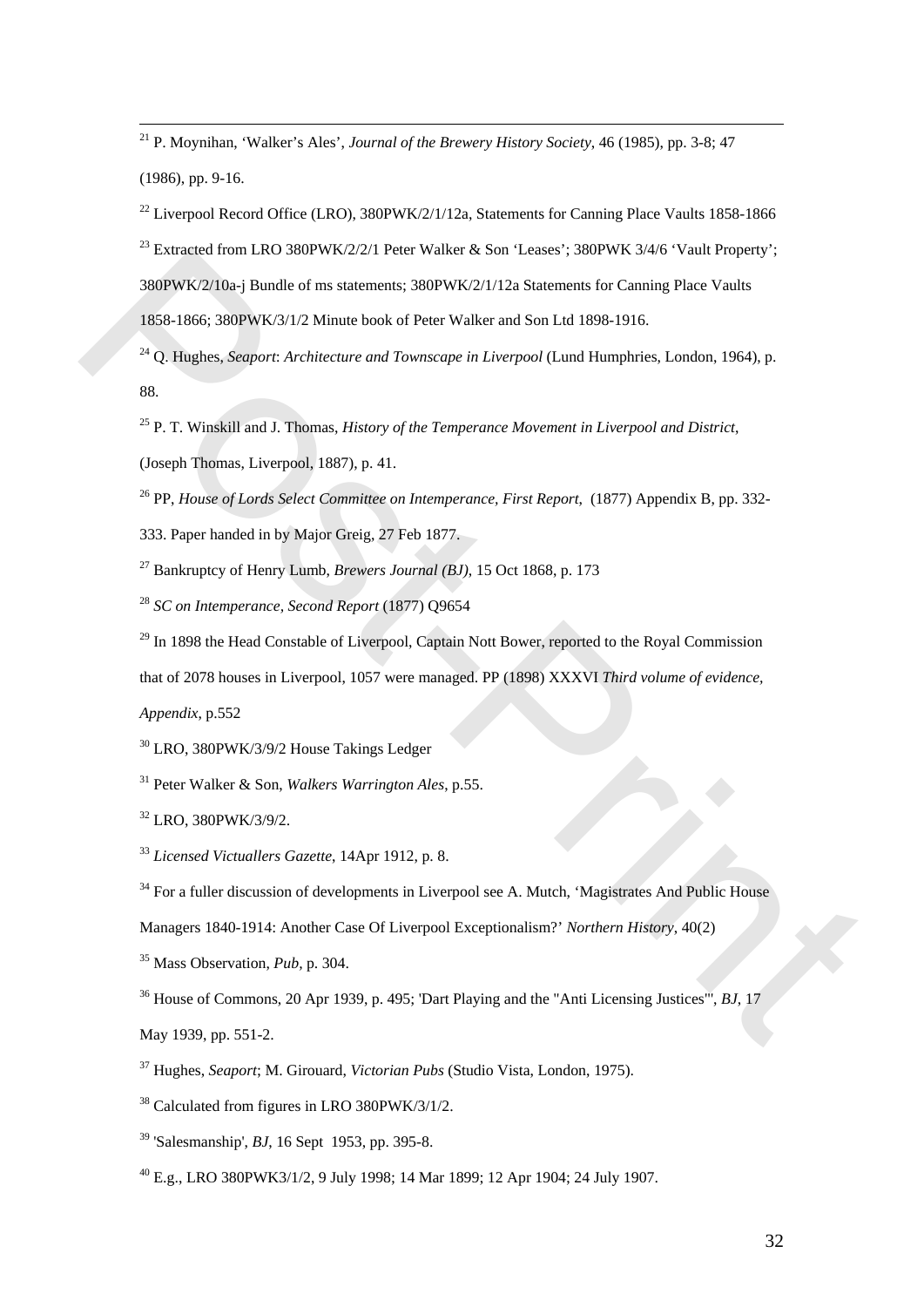<span id="page-32-0"></span> $41$  It is interesting to note a similar failing elsewhere in Liverpool. The noted Tory politician and managing director of rival firm, Bents Brewery, Archibald Salvidge, commented in 1919 that 'I had noticed a tremendous difference in the health and appearance of the employees of the Licensed Victualling business since the shorter hours were enforced.' However, along with other Liverpool firms Bents had resisted any reduction in opening hours before this was forced upon them: S. Salvidge, *Salvidge of Liverpool: Behind the Political Scene 1890-1928* (Hodder and Stoughton, London, 1934), p. 178.

42 LRO, 380PWK/3/2/1, 5 Oct 1915.

1

 $43$  The sample was initially drawn from the Peter Walker & Sons property registers as noted above and compared to the 1881-2 full licence register (LRO 347JUS/1/38) and tracked through to the registers which finish in 1930 (347JUS/1/53). 1881 was chosen as the initial to align with the census. Ownership information is not presented in the registers until 1875 and prior to that date address information is vague. One problem that reduces the available sample from the 78 managed houses was precisely this one of address information – compounded by the widespread existence of corner houses that could have two addresses. 32 houses on which complete information could be identified were isolated, but this was reduced further either by the closure of the house before the end of the period or by mixed operation – some houses moved between management and tenancy. Vitalianity materials and principle and the transformation increase the matrix and the states. The states of the states of the states of the states of the states of the states of the states of the states of the states of

<sup>44</sup> *Liverpool Daily Post*, 18 Feb 1885.

45 P. Jennings, *The Public House in Bradford, 1770-1970*, (Keele University Press, Keele, 1995). 46 Mitchells and Butlers, *Fifty Years of Brewing 1879-1929*, (Mitchells and Butlers, Smethwick, 1929). <sup>47</sup> Bass Museum, (Bass) BBM 95.2595.01, Mitchells and Butlers, Managing Directors minute book 1888-1908, 6 Feb 1899.

48 'Death of Mr William Butler', *Birmingham Daily Mail*, 24 Aug 1907, p.4.

49 P. Ballard, 'A Commercial and Industrial Elite: A Study of Birmingham's Upper Middle Class, 1780- 1914', unpublished PhD, University of Reading, 1984; on the Liverpool elite's penchant for country estates, B. G. Orchard, *Liverpool's Legion of Honour* (B. G. Orchard, Birkenhead, 1893). 50 'William Waters Butler', *BJ*, 17 Apr 1939, p. 447.

<sup>51</sup> A Mutch, 'Managing Managers: an Early Twentieth Century Service Industry Information System', *Management Decision*, 40(3) (2002), 288-96.

52 Bass, BBM 95.2595.03, 18 Jan 1909.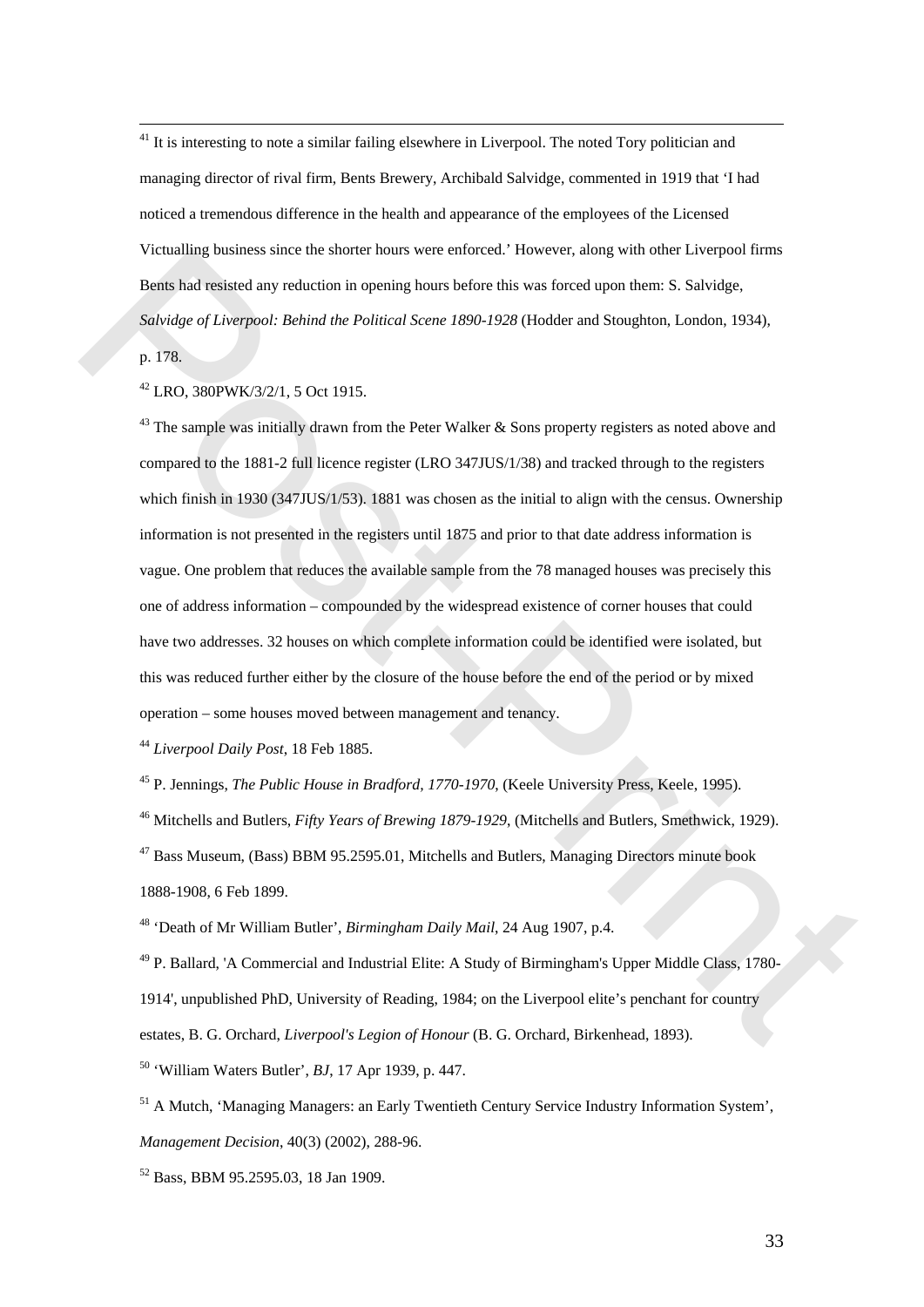<span id="page-33-0"></span>53 Bass, BBM 95.2595.01, 15 July 1907.

1

54 'Replanning Public-Houses - The Fallacy of the Population Test', *BJ*, 17 Jan 1945, p.41.

55 'A Decision to be Noted', *BJ*, 15 Oct 1882, p.266.

<sup>56</sup> Especially considering that Liverpool had gained a considerable degree of notoriety following its experiments in licensing law. See, for example, the comments of Harcourt in debates over the 1872 Licensing Act, House of Commons, Vol. 212, 1872, p. 1894.

57 On Mellor v. Lydiate see ''The Managerial System', *BJ*, 15 Aug 1914, pp. 467-8; for magisterial resistance in Bewdley, *BJ*, 15 Apr 1915, pp. 179-81; in Wolverhampton, *BJ*, 15 Oct 1917, p.404; in Willesden *BJ*, 15 May 1921, p.217; in Pontypridd, *BJ*, 15 Apr 1922, p.153; in Maidenhead *BJ*, 15 Jan 1923, p. 4; in Crewe, *BJ*, 15 Jul 1923 p. 371; in Marylebone, *BJ*, 15 Nov 1924, p.585. 58 'Managers versus Tenants', *Licensed Victuallers Gazette*, 29 Sep 1911, p. 9.

59 A. F. Part, *The Art and Practice of Innkeeping* (Heinemann, London, 1922), p.169.

 $^{60}$  J. Chartes, 'Joshua Tetley & Son, 1890s to 1990s: a century in the tied trade', in J. Chartres and K. Honeyman (eds.), *Leeds City Business* (Leeds University Press, Leeds, 1993), pp. 112-144.

 $<sup>61</sup>$  Whilst it would require more research to sustain this point, it is one that seems to be substantiated by</sup> reading numbers of company histories. It is one thing to give equal numbers of examples of both routes, as do K. H. Hawkins and C. L. Pass, *The Brewing Industry: A Study in Industrial Organisation and Public Policy*, (Heinemann, London, 1979), p. 24, but when one examines the company histories there appear to be only a few publicans, but many more maltsters and farmers.

 $62$  Bailey, of course, points to the role of the mass catering company Speirs and Pond in the creation of the barmaid, but most of his examples do not specify the locus of the innovation; further work in this area would be useful. P. Bailey, *Popular Culture and Performance in the Victorian City*, (Cambridge University Press, 1998). On connections with sport, with a similar qualification, Collins and Vamplew, 'The Pub, the Drinks Trade and the Early Years of Modern Football'. Exploration in the matter of the matter of the matter of the theorem is the term of the Sylemetrish the matter of the Northerlands Changele (Northerlands the Northerlands Changele Act. House of Commons, Vol. 212, 1872, p.

63 K. H. Hawkins, *A History of Bass Charrington*, (Oxford University Press, Oxford, 1978).

64 'Should there be Separate Bars for Men and Women?' *BJ*, 18 July, 1945, pp. 601-2.

65 A. Avis, *The Brewing Industry 1950-1990: Notes and Reflections 1950-1990*, (Anthony Avis, Ilkley, 1997), pp. 144-5.

66 Avis, *Brewing Industry,* p. 445.

67 Davies, *Leisure*, p. 54.